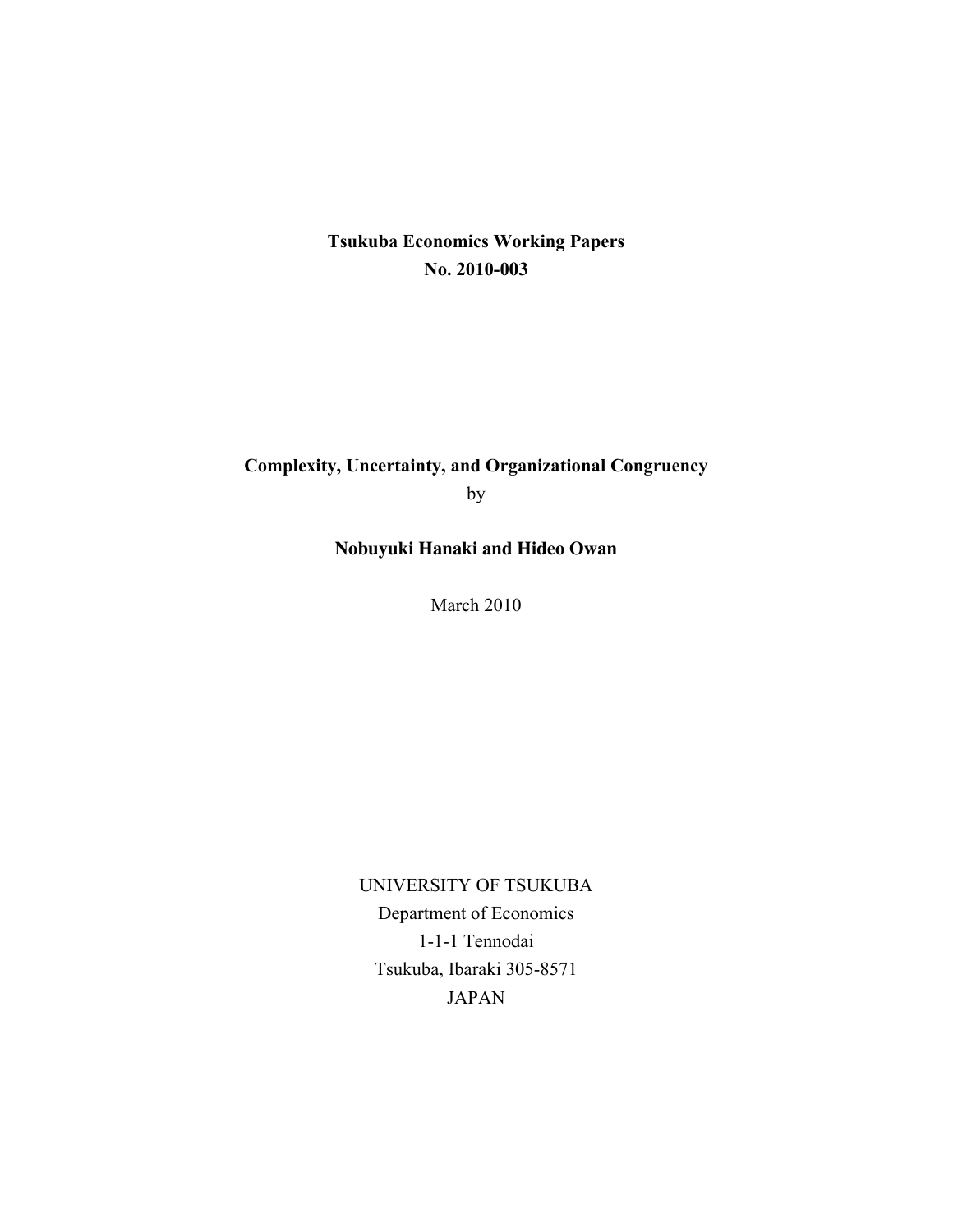# Complexity, Uncertainty, and Organizational **Congruency**

Nobuyuki Hanaki*<sup>∗</sup>* Hideo Owan*†*

March 16, 2010

#### **Abstract**

Many scholars in the fields of organization theory and management strategy have argued that there is a tension between the two types of organizational learning activities, exploration and exploitation. They appear to be substitutes: the greater the skill at one, the harder it is to do the other well. It is often argued that the two activities compete for scarce resources when firms need different capabilities and management policies to promote one over the other. We present another explanation that attributes the phenomenon to the dynamic interactions among the activities, search, knowledge sharing, evaluation, and alignment within organizations relying on the NK Landscape framework (Kauffman 1993). Our results show that successful organizations tend to bifurcate into two types: those that always promote individual initiatives and build organizational strengths on individual learning and those good at aligning the individual knowledge base and exploiting shared knowledge. Straddling between the two types often fails. The intuition is that an equal mixture of individual search and organizational alignment slows down individual learning compared to the first organization type while making it difficult to update institutionalized knowledge because individuals' knowledge base is not so sufficiently aligned as in the second type. In such "straddling" organizations, once individuals get stuck with locally-best solutions in an uncoordinated manner, they cannot agree on how to improve the organizational knowledge. Straddling is especially inefficient when the operation is sufficiently complex (in other words, the interdependency is high) or when the business environment is sufficiently uncertain.

*Keyword: Congruency, Complexity, Uncertainty, NK Landscape*

*<sup>\*</sup>GREQAM*, Université de la Méditerranée, and University of Tsukuba, nobuyuki.hanaki@univmed.fr and hanaki@dpipe.tsukuba.ac.jp

*<sup>†</sup>* Institute of Social Science, University of Tokyo, owan@iss.u-tokyo.ac.jp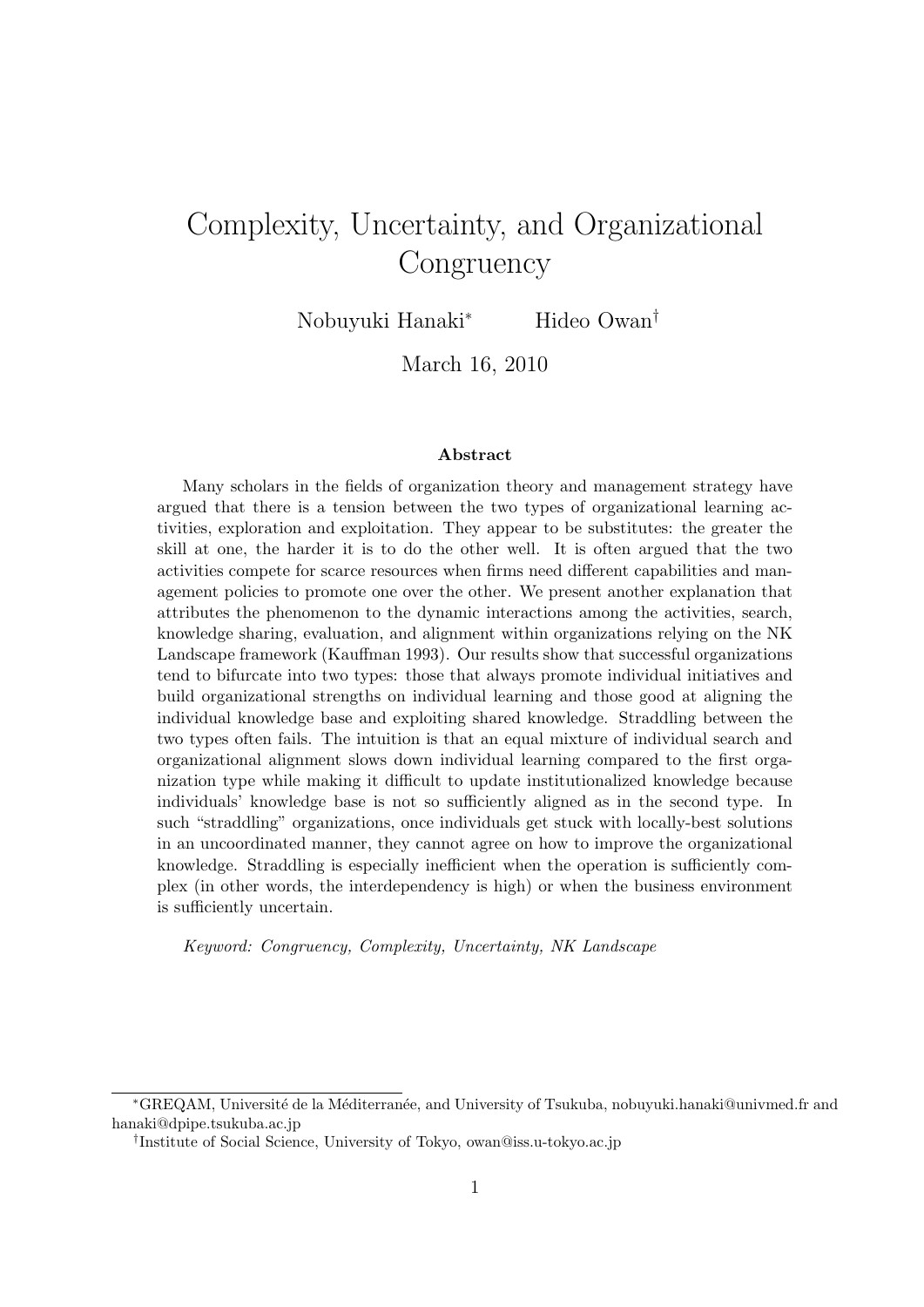# **1 Introduction**

*I think our growth will end at only two or three times the current scale once we undertake to increase routines. I think the biggest reason we don't see "mega ventures" emerging in Japan is that every firm starts organizing and routinizing their processes too early. When I worked with American firms such as Microsoft or Apple, I was always surprised to see disorder in many aspects of their operations. They wouldn't be called "firms" if they were in Japan. Their processes are not very routinized, but that is exactly why they can continue to grow. Their workplaces are full of chaos, especially compared to their Japanese counterparts. However, creative people who can make breakthroughs prefer working in such places. So it is with our company. We are paying the cost of disorganization and mistakes caused by the chaos. . . But, it is impossible to have both creative workers and routine workers in the optimal mix.*

*- Masayuki Makino, CEO, Works Applications, Inc.*<sup>1</sup>

Tension between exploration and exploitation has been a central theme in the literature of organizational learning since March (1991). The issue is not a mere perception held only by academics, but a real problem faced by many business executives, including the above-quoted CEO of one of Japan's fast-growing business software companies. Nevertheless, too few theories have been offered to analyze the trade-offs that are creating this tension at the organizational level. In this article, we develop an agentbased model that formulates what we believe are four important steps of organizational learning: search, knowledge sharing, evaluation, and alignment, through which organizational knowledge is updated. The model is useful for examining the origin of the primary tension between exploration and exploitation.

We identify organizational congruency as a main driver of knowledge exploitation rather than its result. Organizational congruency is formulated as the degree of alignment in knowledge base imposed on individuals. Higher congruency facilitates the upgrading of organizational knowledge, which in turn accelerates exploitation in our model. Key to our theory is the idea that knowledge diversity makes exploration more effective even as it impedes the updating of organizational knowledge, thus creating

<sup>&</sup>lt;sup>1</sup> "Works Applications, Inc. (A) " by Hideo Owan, Aoyama Business School case, November 2009.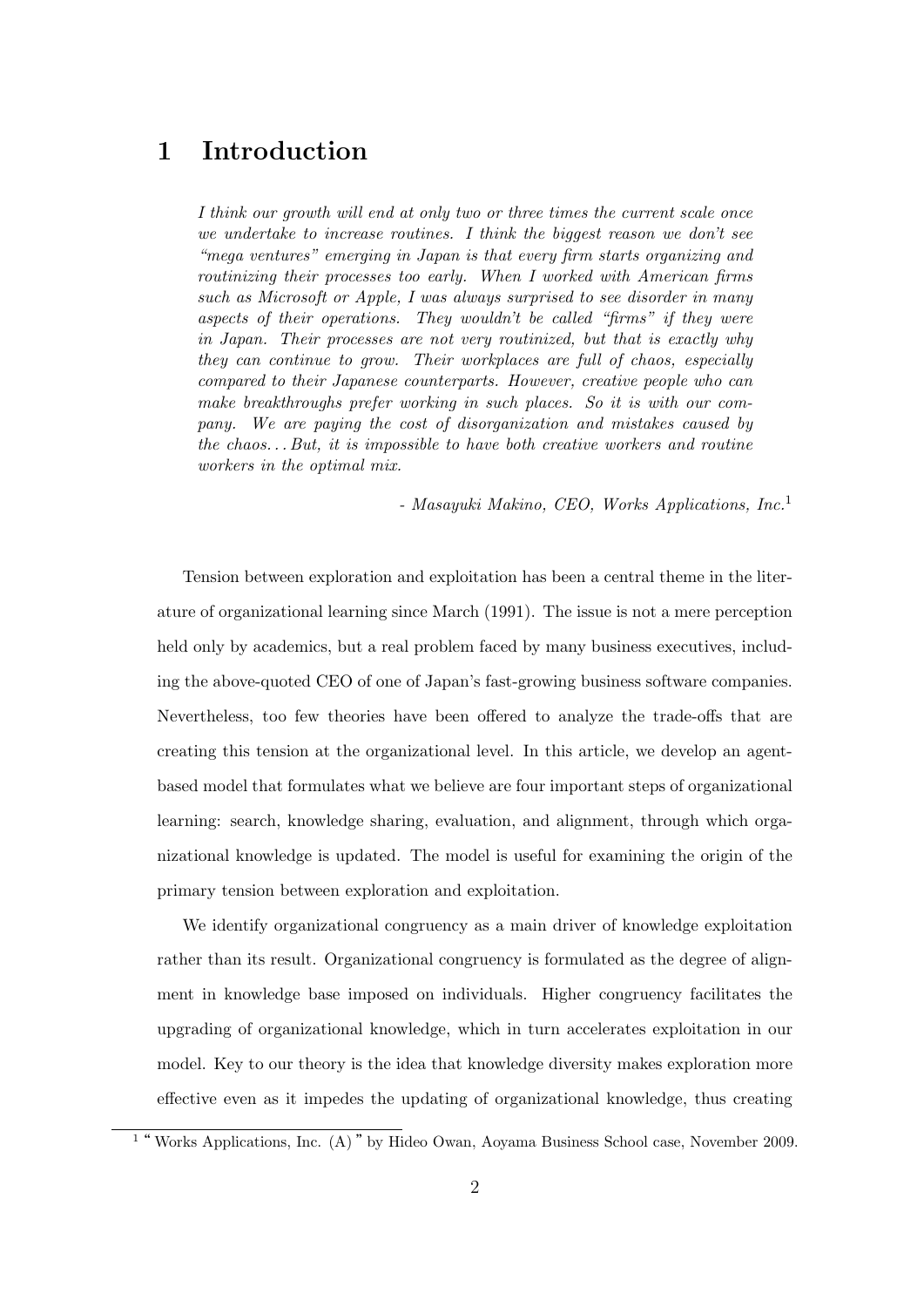an obstacle to exploitation. Although March (1991) has already argued that efforts to exploit existing knowledge eventually suppress exploration by reducing the diversity of knowledge, he does not illustrate the mechanism by which more exploration leads to less exploitation or the reason the diversity of knowledge can discourage efforts to exploit it. The mechanism we illustrate in this paper goes beyond the usual argument that exploration and exploitation compete for scarce resources (March, 1991; Roberts, 2004). Our theory suggests that the tension between exploration and exploitation comes not necessarily from resource constraint, but rather from the substitutability between initiatives and alignment.

Crossan, Lane, and White (1999) have expressed a view similar to ours: "This tension (between exploration and exploitation) is seen in the *feedforward* and *feedback* processes of learning across the individual, group, and organization levels." According to them, *feedforward* is the transference of learning from individuals and groups to the organizational levels where ideas are embedded in the form of systems, structures, strategies, and procedures. *Feedback* is the way in which this embedded or institutionalized learning affects individuals and groups. Note that the feedback process relates to exploitation where developing organizational knowledge assimilates learning and actions at the individual level. Although our view is similar to that of Crossan et al. (1999), the tension arises endogenously in our model, whereas it is assumed as one of the four key premises in their frameworks (Crossan et al. 1999: 523).

There are two important assumptions that drive the key results in our theory. First, we assume that updating organizational knowledge requires a certain level of consensus. In our model, organizational knowledge is successfully updated only when a majority of high performers agree with the proposal to change it. This means that the mere showing of new ideas to others is not enough for implementation at the organizational level. Many others must have a similar view of the world and see common meaning in the idea. This means that a certain level of organizational congruency is required to promote organizational learning.

Second, we assume that the organization's management influences individuals' time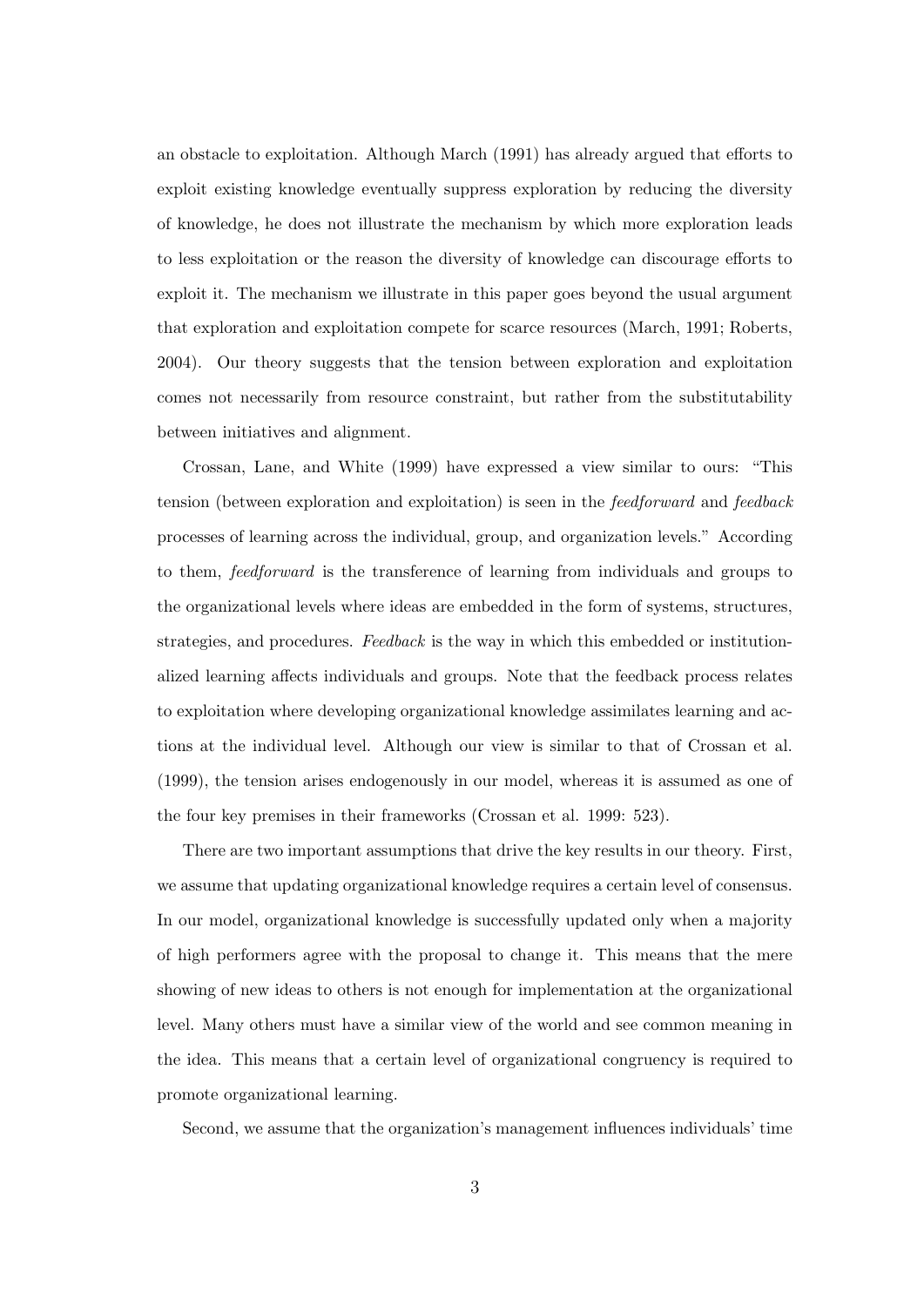allocation between exploration (i.e. experimenting with new ideas) and exploitation (i.e. copying organizational knowledge) at the individual level. The famous story of 3M's mandatory rule that its technical people should be able to devote 15 percent of their time to any projects of their own choice rather than those they are officially assigned to is a classic example. Management uses its authority and techniques for control, such as process management, to affect the way people achieve their targets. Furthermore, individuals engaging in exploitation do not have the option of ignoring organizational knowledge. Each kind of monitoring and incentive mechanism encourages individuals to take in institutionalized knowledge as their own knowledge base.

One important implication of our model is non-concavity in the optimization problem. As argued, for example, by Levinthal and March (1993) and Ghemawat and Ricart i Costa (1993) among others, firms tend to end up with the "extremes" in the presence of such non-concavities. According to our theory, successful firms tend to bifurcate into two types: those that always promote individual initiatives and build organizational strengths on individual learning and those good at aligning the individual knowledge base and exploiting shared knowledge. Let us call the former *high-initiative* organizations and the latter *high-alignment* organizations.

Straddling between the two types often fails. This bifurcation arises when the operation is sufficiently complex (in other words, the interdependency is high enough) or the business environment is sufficiently uncertain. The intuition is that an equal mixture of individual search and knowledge alignment slows down learning through individual search compared to the high-initiative organization while making it difficult to update institutionalized knowledge because individuals' knowledge base is not sufficiently aligned. In such organizations, once members get stuck with locally best solutions at the individual level, they cannot agree on how to improve the organizational knowledge. We find that the resultant inefficiency is especially large when tasks are interdependent or when the environment continuously changes.

More formally, we develop a model of organizations that undertake tasks of varying degrees of complexity. The complexity of a task is formulated as interdependency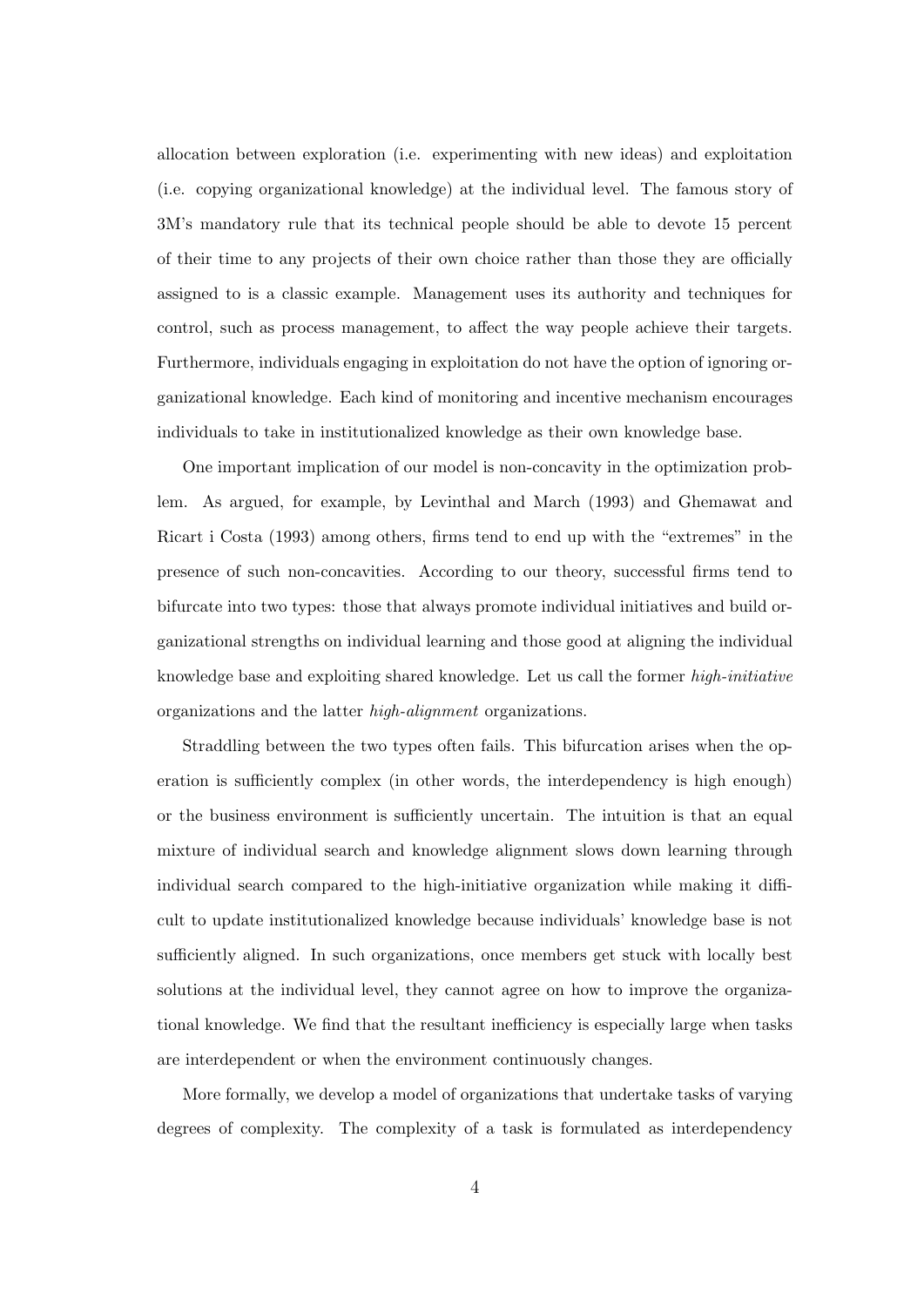among tasks in determining functional performance following the NK landscape model (Kauffman, 1993). We also introduce environmental uncertainties by allowing the performance function to be redefined randomly from time to time.

Each organization consists of several members who search independently for better practices and also learn from the organizational knowledge. The organizational knowledge evolves over time as proposals from the members of the organization to modify it are constantly evaluated by high-performing members. Specifically, in each period each member of an organization either conducts an individual search for a better configuration (with probability  $\lambda$ ) or adopts the configuration from the organizational knowledge (with probability  $1-\lambda$ ). After all the agents have either conducted individual searches or learned from the organizational knowledge, each agent proposes, with probability *p*, to modify the organizational knowledge. Each proposal will be evaluated by the members of organization whose performance at the time of evaluation is higher than the average one in the organization. If the majority of high-performing members agree on a proposed modification, the organizational knowledge is changed.<sup>2</sup>

The two parameters of the model,  $\lambda$  and  $p$ , represent the degree of organizational congruency and the frequency of knowledge sharing within the organization, respectively. The lower  $\lambda$  is, the higher is the degree of organizational congruency. In other words, when  $\lambda$  is low, it is more likely that members of the organization follow practices or procedures that embody the organizational knowledge, regardless of whether or not adopting them results in higher performance. When *p* is high, every agent attempts to change the organizational knowledge more frequently.

Through extensive simulations of the model, we find that (1) frequent knowledge sharing within an organization has positive influences on its performance and (2) there exist non-monotonic relationships between the degree of organizational congruency and the organizational performance, especially when tasks are either complex or the environment is uncertain. Namely, the performance of an organization is high when there is a substantial, but not overly strong, degree of congruency ( $\lambda \approx 0.2$ ) or no

<sup>&</sup>lt;sup>2</sup>In case of a tie, a proposal is approved with probability  $1/2$ .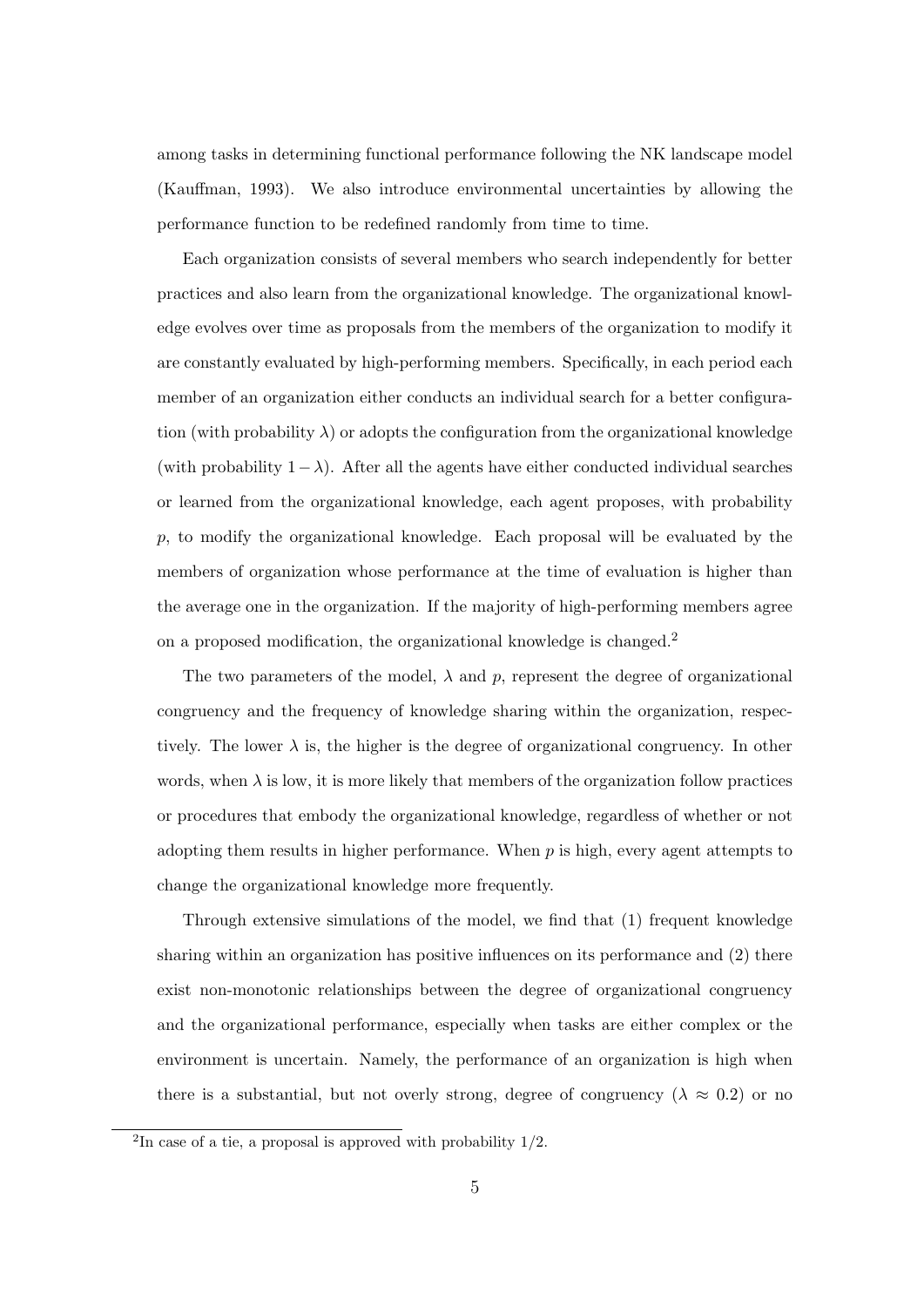congruency at all  $(\lambda \approx 1.0)$ .

It is rather intuitive that too much congruency is counter-productive, since agents do not search for better practices and since without such individual searches it is not possible to improve the organizational knowledge from which agents learn. However, more detailed analyses may be required in order to understand the non-monotonisity of the relationship between congruency and performance. Our analyses reveal that the performance of an organization with no congruency (i.e.  $\lambda = 1.0$ ) is always better than that of any other organization in early periods. When the task is sufficiently complex, however, on average, the performance of an organization with a substantial degree of congruency and frequent knowledge sharing catches up with and exceeds that of the former organization in later periods. This reversal of performance comes from the difference in the rate at which the organizational knowledge improves. When a task is complex, each member of an organization may arrive at distinct but locally best practices and may fail to agree on how to change the organizational knowledge. As long as agents rarely follow the organizational knowledge, this is not a problem (just as in the case of an organization without congruency). However, an organization with a moderate degree of congruency suffers from such disagreements because they result in its agents adopting practices that are not proven to generate high value.

The same phenomenon arises when environmental uncertainty is high. In such an environment, an organization needs to keep up with the changing environment by continuously modifying the organizational knowledge. However, when agents are equally likely to be conducting individual searches and adopting practices from the organizational knowledge, they fail to agree on how to adjust the organizational knowledge and, as a consequence, organizational performance suffers.

When congruency is high but not overly strong  $(\lambda \approx 0.2)$ , such disagreements about how to modify the organizational knowledge do not arise as frequently. Most members of the organization share the same ideas and search in similar directions. Hence, organizational knowledge will improve continuously as long as there is sufficient knowledge sharing within the organization. And, the performance of such organizations eventually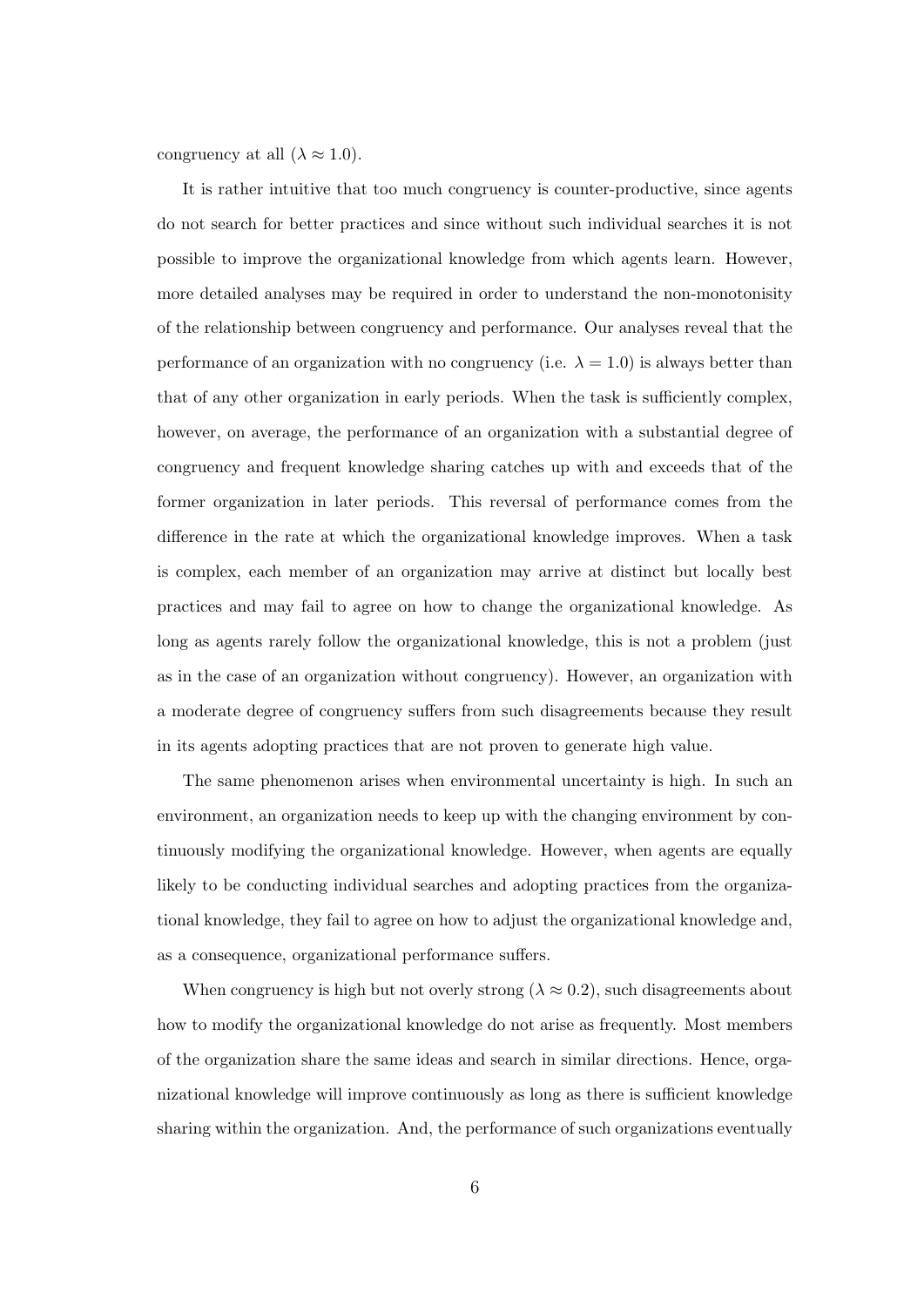exceeds that of organizations with a low or an intermediate level of congruency.

The rest of the paper is structured as follows: in Section 2 we present the model studied in this paper, in Section 3 we present and discuss the results of simulation, and in Section 4 we conclude the discussion.

### **2 Model**

Consider an organization that consists of *M* agents. Each agent undertakes an identical task having *N* dimensions. The value that an agent generates depends on how the agent configures each dimension of the task. The performance of the organization depends on the values generated by the agents therein.

Let  $x_j^i(t) \in \{0, 1\}$  be agent *i*'s configuration of dimension *j* in period  $t$ <sup>3</sup>, and  $X^i(t) \in$  $\{0,1\}^N = \{x_1^i(t), x_2^i(t), ..., x_N^i(t)\}\$ be *i*'s configuration of the task in period *t*. The corresponding value agent *i* generates, or the performance of agent *i* in period *t*, is  $\Pi^{i}(t) = \pi(X^{i}(t))$ . The performance of the organization,  $\Pi(t)$ , is defined simply as the mean performance of its members, i.e.,  $\Pi(t) = \frac{1}{M} \sum_i \Pi^i(t)$ .

We formulate the performance function  $\pi(\cdot)$  based on the *NK* Landscape model (Kauffman, 1993), which allows us to parameterize the interdependencies among *N* dimensions with a parameter *K*. Namely, the ideal configuration for dimension *j* depends on *i*'s configurations of *K* other dimensions.<sup>4</sup> Let  $\Gamma_j = \{l_1, l_2, ..., l_K\}$  be the set of these *K* dimensions that affect the effectiveness of  $x_j^i(t)$ , and  $X_j^i(t)$  ${x_{l_1}^i(t), x_{l_2}^i(t), ..., x_{l_K}^i(t)} \in {0,1}^K$  be *i*'s configurations of these K dimensions in period *t*. Then,

$$
\pi(X^{i}(t)) = \frac{1}{N} \sum_{j=1}^{N} q_{j}(x_{j}^{i}(t), X_{j}^{i}(t))
$$

<sup>&</sup>lt;sup>3</sup>The assumption that each dimension can be either zero or one is made for the sake of simplicity. One can easily extend the model so that a dimension can be configured in many ways. If the number of possible configurations of a dimension is *c*, then the number of possible configurations of the task becomes  $c^N$ .

<sup>4</sup>We assume that these *K* dimensions are chosen randomly from *N −* 1 other dimensions. One can also consider many other possible structures of interdependencies. Rivkin and Siggelkow (2007) demonstrate that the structure of interdependencies, even controlling for *K*, affects the complexity of the environment and the effectiveness of various search strategies.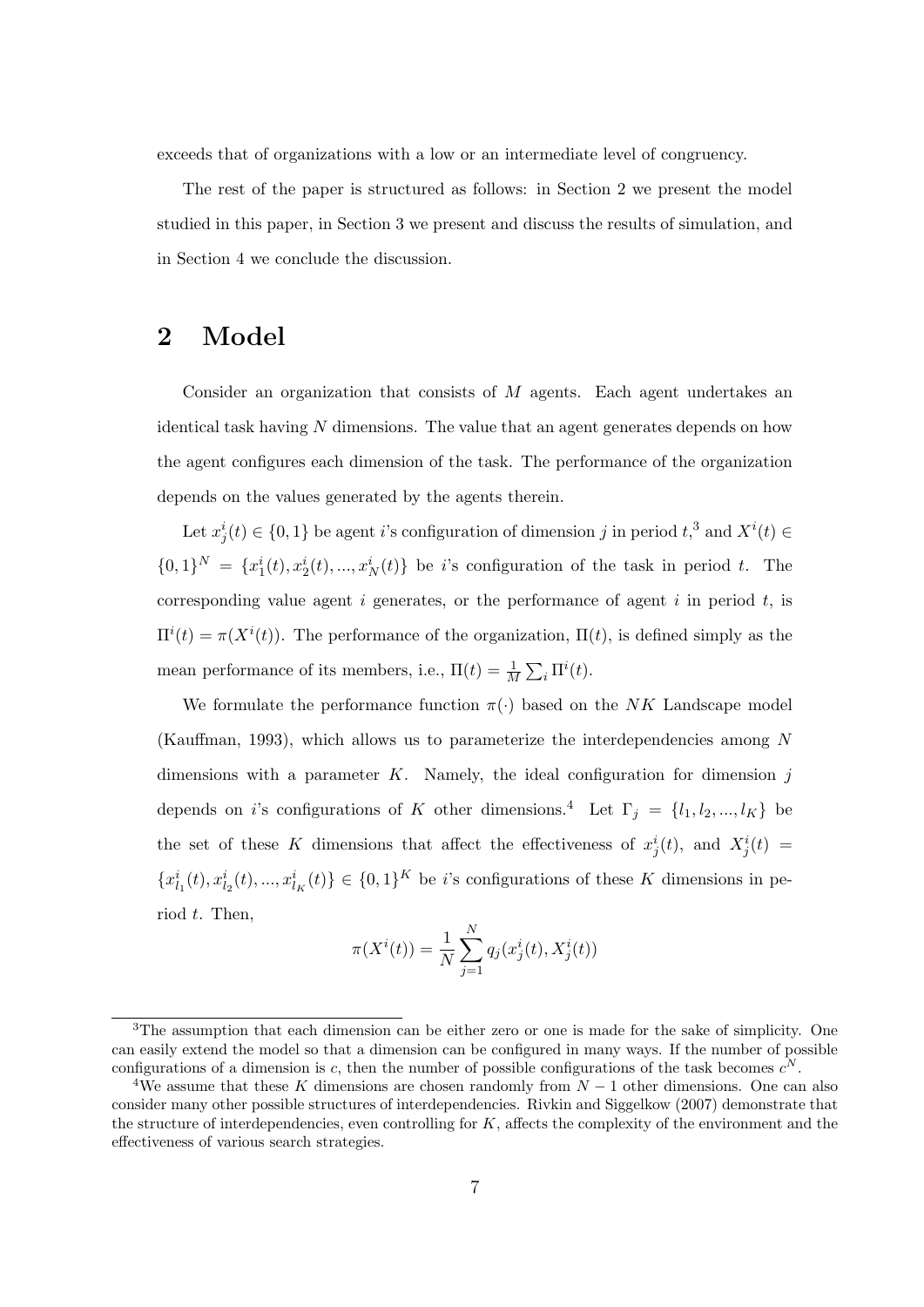where  $q_j(x_j, X_j)$  is defined by assigning values drawn randomly from  $U[0, 1]$  to each possible  $x_j$  and  $X_j$ . Every agent faces the same performance function  $\pi(\cdot)$  or  $\{q_j\}$ .

When modeled in this way, the number of possible configurations of the task is  $2^N$ , a potentially large space in which agents must search for better configurations. The parameter *K* captures the complexity of the task. When  $K = 0$ , there is no interdependency among dimensions; thus, changing the configuration of one dimension results in smooth changes in performance. The larger *K* is, the more interdependencies there are among different dimensions. When  $K$  is large, changing the configuration of one dimension has a non-additive effect on the value generated by the agent.

To capture the uncertainty of the environment in which organizations operate, we introduce a parameter  $\mu \in [0,1]$  such that, in each period and for each possible configuration of the task *X*,  $q_j(x_j, X_j)$  is redefined randomly to a value drawn from  $U[0,1]$  with probability  $\mu$ . When  $\mu$  is zero, the values associated with each possible configuration of the task remain constant over time. When the value of  $\mu$  is higher, these values can change quite drastically from period to period.

The NK landscape has been applied in the literature on organization theory. In their series of papers, Rivkin and Siggelkow have considered how to design a decision-making process in hierarchical (or multi-level) organizations undertaking complex projects in uncertain environments (Rivkin and Siggelkow, 2003, 2007; Siggelkow and Rivkin, 2005, 2006). In particular, one of their foci has been to understand the relationship between the levels of decision making when lower layers of hierarchy have narrower scope. Other applications of NK landscape in management literature include, for example, Gavetti and Levinthal (2000). Gavetti and Levinthal (2000) consider the interplays between a forward-looking "off-line" search and a backward-looking "on-line" search and their implications to organizational performance. Our analysis departs from the existing literature in the following two respects: (1) we do not consider hierarchical organization, and (2) the focus of our analysis is on organizational congruency, which has not been considered formally in the literature. We now turn to how the behaviors of organizations are modeled.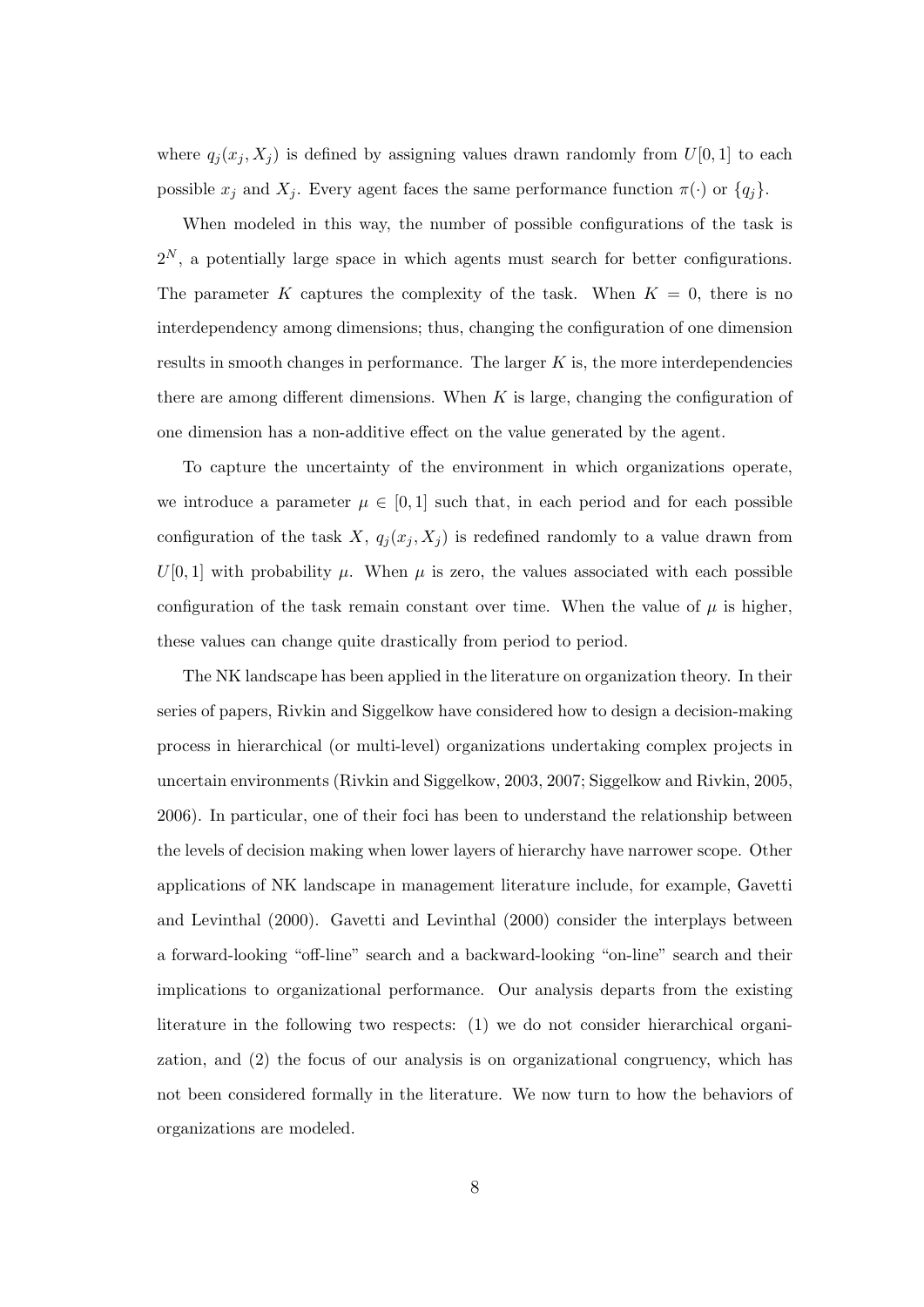#### **2.1 Search, learning, and organizational congruency**

We assume that each agent receives a randomly configured task initially; i.e.,  $x_j^i(0) \in \{0,1\}$  are randomly set for all *i* and *j*. Agents modify their configurations over time by conducting individual searches and by learning from the organizational knowledge. Let  $\Omega(t) = \{o_1(t), o_2(t), ..., o_N(t)\}$  where  $o_j(t) \in \{0, 1\}$  represents the organizational knowledge at period  $t$ . We assume that  $\Omega(0)$  is randomly set. We allow the organizational knowledge itself to evolve over time as agents in the organization contribute their knowledge in the manner described below. Note that knowledge sharing improves organizational performance because agents face the same  $\{q_j\}$ .

In each period, each agent either conducts an individual search for a better configuration (with probability  $\lambda$ ) or learns from the organizational knowledge (with probability  $1 - \lambda$ ). The individual searches are conducted as follows: an agent chooses one of the *N* dimensions randomly and ascertains whether changing its configuration generates a greater value. If it does, he adopts the change. Otherwise, his configuration remains as before.

When an agent learns from the organizational knowledge, he randomly chooses a dimension such that his current configuration differs from that of the organizational knowledge and adopts the organizational knowledge for the chosen dimension. Copying a part of the organizational knowledge in this manner gradually assimilates the individual knowledge base to the organizational knowledge if  $\lambda$  is sufficiently low. We call this process *alignment* because the assimilated knowledge base facilitates upgrading of the organizational knowledge as explained later. When adopting the configuration from the organizational knowledge, the agent does not check whether doing so generates a higher value. We assume that the organization's management institutes a monitoring and incentive mechanism to enforce the alignment of the organizational base.

On the one hand, when  $\lambda$  is low, agents tend to follow the configurations of the organizational knowledge; thus, their practices are all aligned with each other. When *λ* is high, on the other hand, since agents pursue individual searches, their configurations may remain diverse. Therefore, we can interpret the parameter  $\lambda$  to represent the level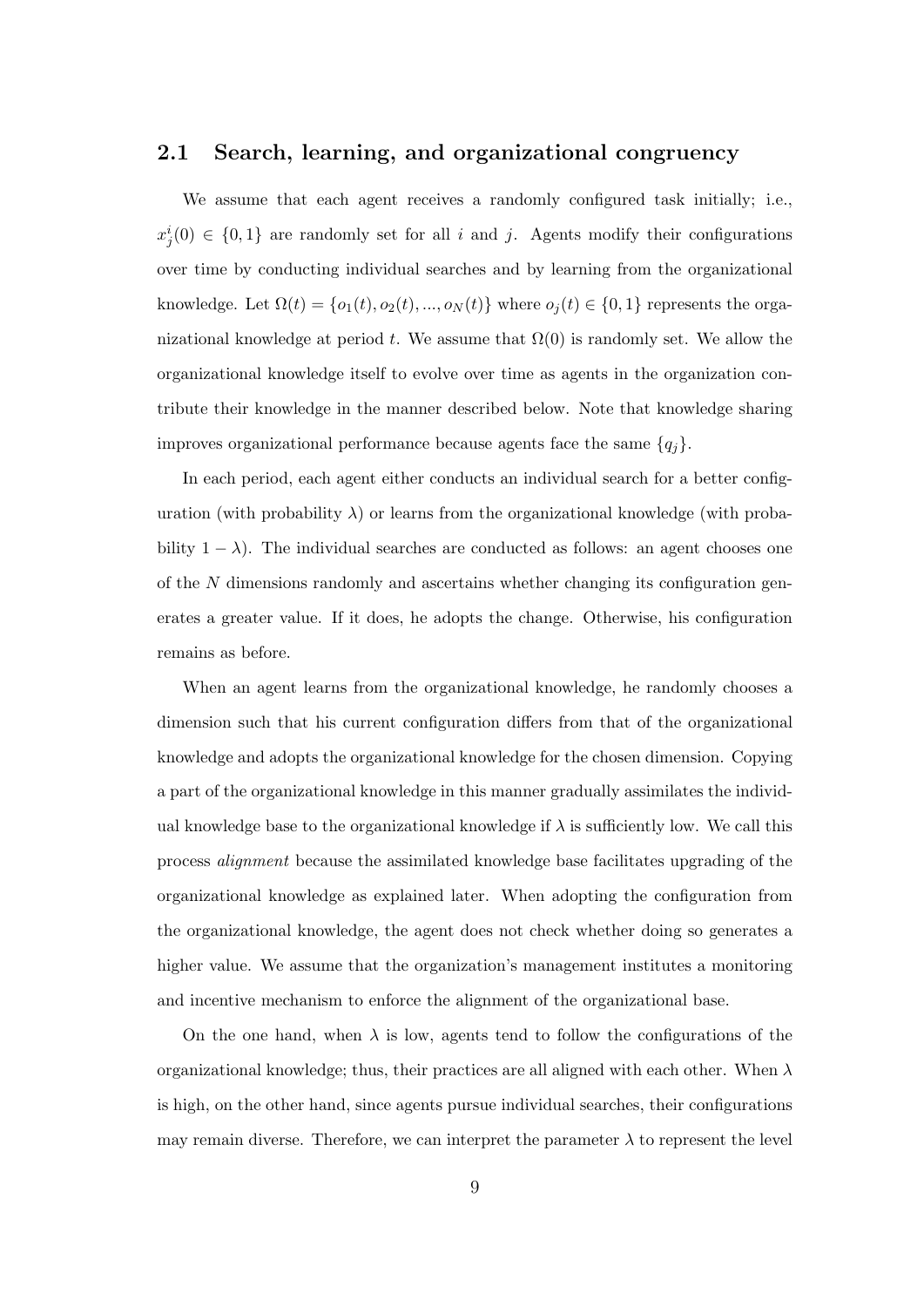of organizational congruency (i.e., high  $\lambda$  indicates low organizational congruency). It is of our interest to discover the relationship between the degree of organizational congruency represented by  $\lambda$  and organizational performance under various levels of complexity and uncertainty.

At the end of each period, with probability *p*, each agent proposes to modify the organizational knowledge. When an agent proposes to modify the organizational knowledge, he randomly chooses one dimension such that his configuration differs from that of organizational knowledge. And, he proposes to change the configuration of the chosen dimension in the organizational knowledge so that it will be the same as his current configuration. Whether the proposal is accepted or not depends on voting by agents in the organization. It is accepted if the majority of the agents whose performance is no less than the performance of the organization<sup>5</sup> configure the dimension as proposed.<sup>6</sup> The parameter *p* can be interpreted as the frequency of knowledge sharing within the organization. The higher the value of  $p$  is, the more quickly organizational knowledge improves.

The model presented here is similar to that of March (1991), which studies the relationship between exploitation of existing knowledge and exploration of new knowledge in an abstract model. In particular, both our model and that of March (1991) consider interactions between individual search and learning within an organization through communications among its members. Our model differs, however, from that of March (1991) in its assumption of the underlying configuration space. While the latter assumes the existence of a unique configuration that an organization needs to discover, our model employs the NK landscape so that there can be many distinct locally-best configurations when a task is complex. We are not aware of existing research that formally attempts to understand the effect of organizational congruency in the face of such multiplicities of locally-best configurations.

<sup>&</sup>lt;sup>5</sup>That is, we consider the majority of those agent *k* such that  $\Pi^k(t) \geq \Pi(t)$ .

<sup>6</sup> In the case of a tie, a proposal is approved with probability 1*/*2.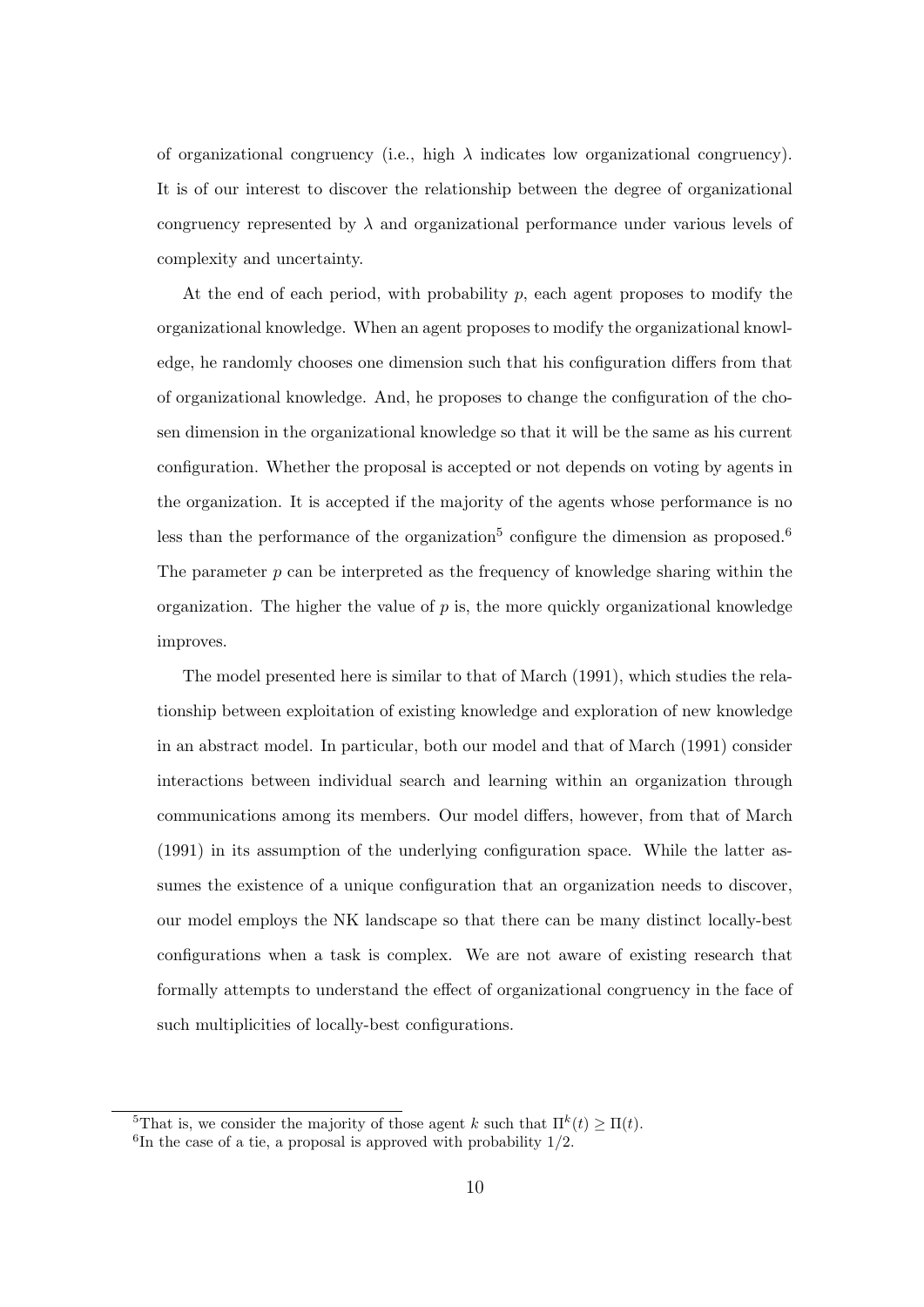1. Set parameter values, and give a random seed 2. Initialize NK landscape, agents, and organizational knowledge 3. for  $1 \le t \le 1000$ (a) for each agent  $1 \leq i \leq M$ (i) Search ( $\lambda$ ) or Copy (1 –  $\lambda$ ) (ii) update the agent's configuration and performance (b) Update performance of organization (c) for each agent  $1 \leq i \leq M$  (in random orders) (i) Propose (with prob. *p*) or not. (ii) If proposes, evaluate the proposal (iii) update organizational knowledge (c) if  $\mu > 0$ , update NK landscape, the performances of agents and the organization (d) Back to (a)

#### Table 1: Pseudo Code

### **3 Results**

There are six parameters in our model. The task is defined by its size *N* and its complexity  $K$ . The environmental uncertainty is captured by  $\mu$ . The organization is characterized by the number of agents, *M*, the frequency of knowledge sharing among them,  $p$ , and the level of organizational congruency,  $\lambda$ . In all the simulations, we fix *N* and *M* to be 100 and 20, respectively, and vary other parameters to investigate the effect of congruency and communications on the performance of organizations under various degrees of complexity and uncertainty.<sup>7</sup>

For each set of parameter values, the payoff function,  $\pi(\cdot)$ , initial configuration for individual task  $X^i(0)$ , and organizational knowledge,  $\Omega(0)$ , are generated. Then, we allow organizations to operate in the manner described in the Model section for 1000 periods. Table 1 shows the pseudo code of the simulations.

To summarize the performance of an organization over time, we mainly focus on present discounted values (PDVs) of organizational performance over these 1000 periods: namely,  $\Pi = \sum_{t=1}^{1000} \delta^t \Pi(t)$  where  $\delta$  is a discount factor. Below, we will set the discount factor to be  $\delta = 0.999$ .<sup>8</sup> This discount factor gives the payoff for the last

<sup>&</sup>lt;sup>7</sup>The appendix shows the results from  $M = 10$  and  $M = 30$ , which are similar to the results from  $M = 20$ . <sup>8</sup>If we set the discount factor too low, the payoff at  $t = 1000$  will be given a negligible weight compared to those for earlier periods. For example, if  $\delta = 0.95$ , the weight for the payoff at  $t = 1000$  will be less than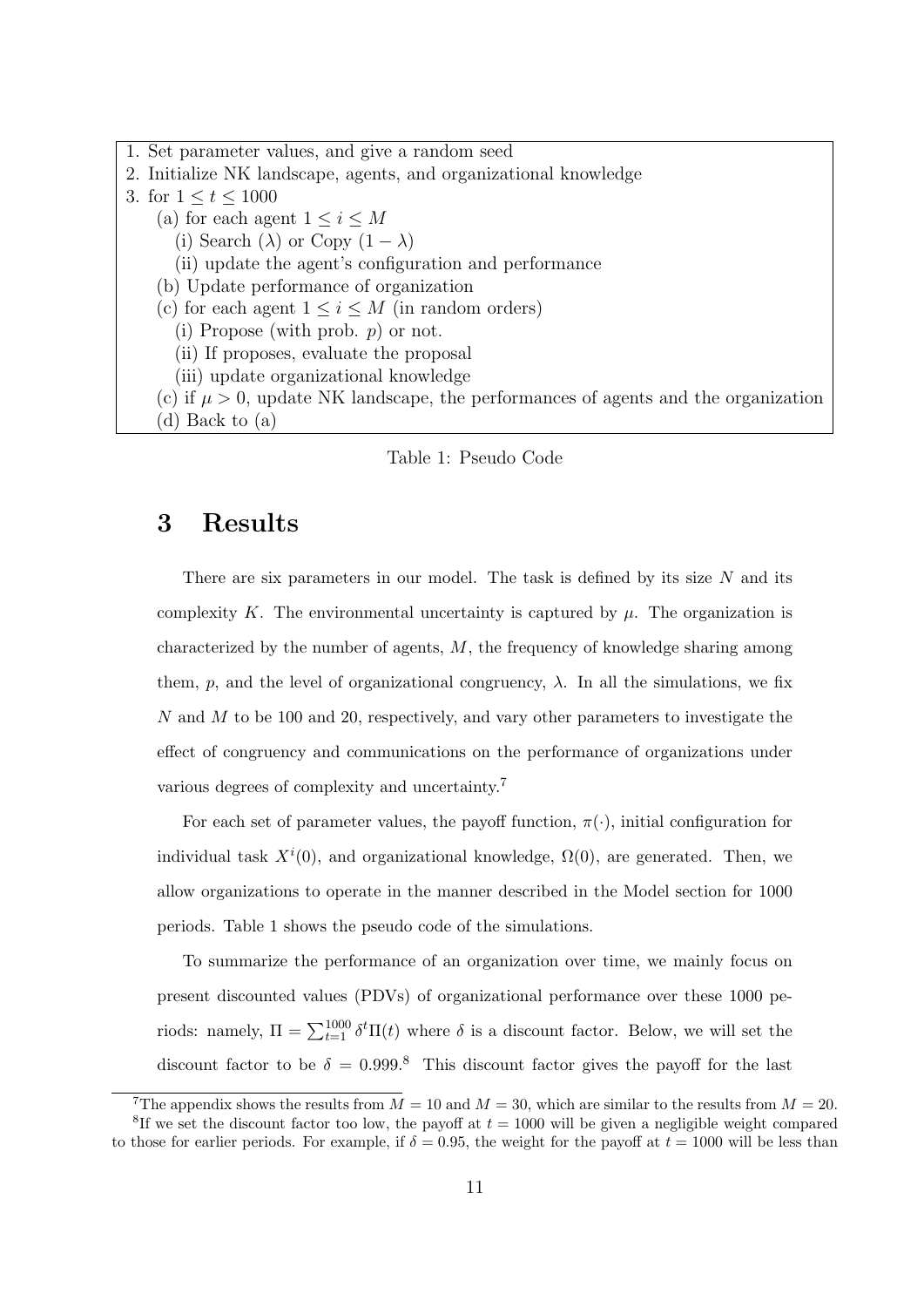

Figure 1: Average PDVs of organizational performances for various  $p$  and  $\lambda$  in four combinations of complexities  $(K = 0$  (left) and  $K = 8$  (right)) and uncertainties  $(\mu = 0.0$  (top) and  $\mu = 0.005$  (bottom)). Discount factor is  $\delta = 0.999$ . Data are generated by taking average over 100 simulation runs for each set of parameter values.

period a weight that is 0.37 of that for the first period. We also take the average over 100 simulation runs based on varying random seeds.

#### **3.1 Effect of** *p* **and** *λ*

Figure 1 shows the PDV (shown by height) for various degrees of activeness of communication  $p$  (the horizontal axis) and of control  $\lambda$  (the vertical axis) under four combinations of complexities,  $K \in \{0, 8\}$ , and uncertainties,  $\mu \in \{0.0, 0.005\}$ . Recall that a higher  $\lambda$  represents weaker organizational control (or congruency).

<sup>0.01%</sup> of the payoff at the period  $t = 1$ . Since it is possible for performance to take a long time to level off, we would like the payoff at  $t = 1000$  to have enough weight compared to the initial payoffs.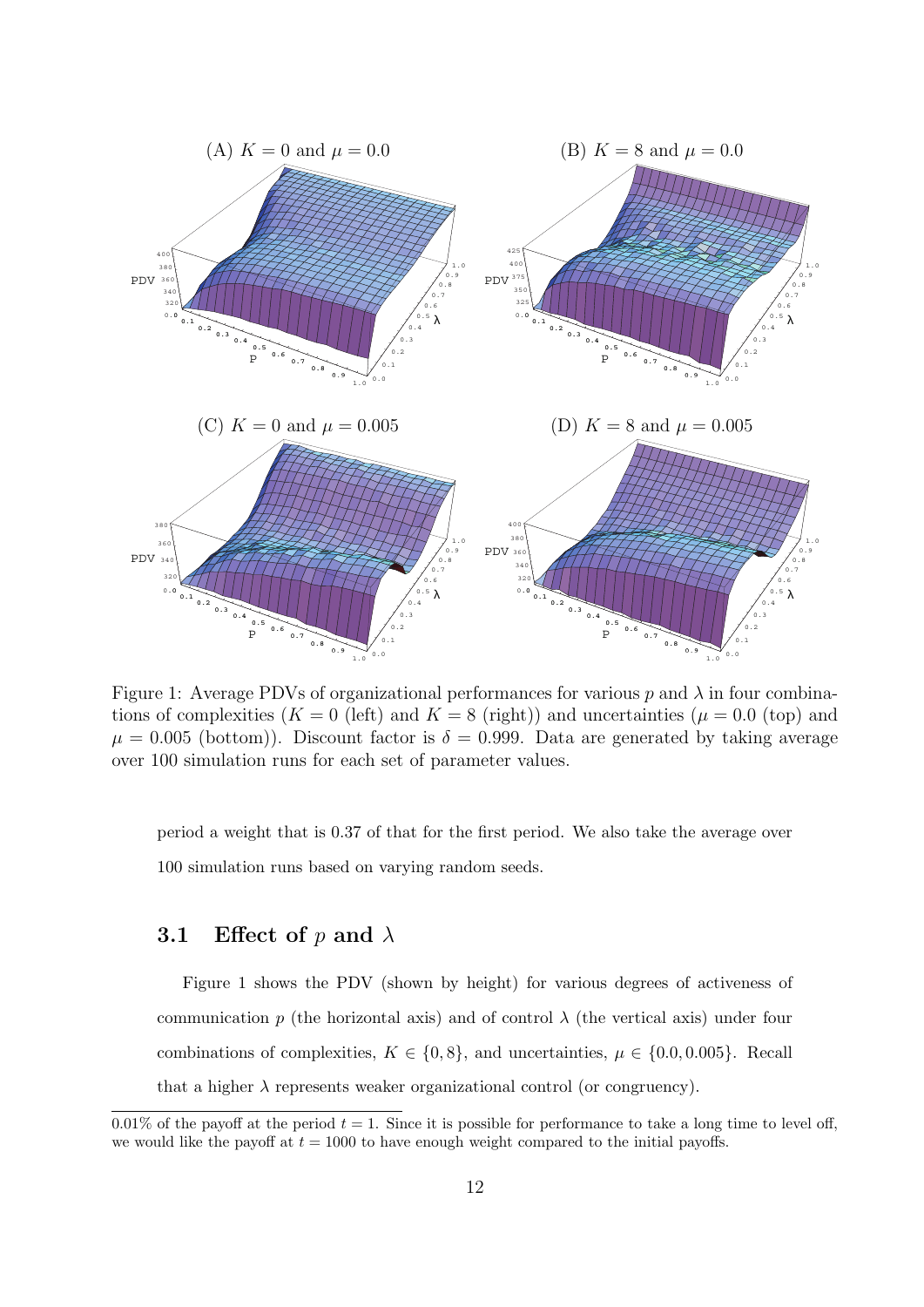In all four panels in Figure 1, one can see that organizational performance measured by PDV becomes higher as we move along the horizontal axis from left to right. That is, the more frequently individuals engage in knowledge sharing, the higher their organizational performance, regardless of task complexity and environmental uncertainty.

While the figure exhibits a monotonic relationship between PDV and frequency of knowledge sharing, *p*, the relationship between PDV and level of organizational congruency,  $\lambda$ , is not monotonic in three out of four cases shown in Figure 1. Except for cases in which the task is simple and there is no environmental uncertainty (Panel (A)) or the level of knowledge sharing in the organization is very low (low *p*), the performance of the organization has two peaks: (1) when organizational congruency is very low, i.e,  $\lambda \approx 1.0$ ; and when there is a substantial, but not overly strong, degree of congruency,  $\lambda \approx 0.2$ . We call the former, a *high-initiative* organization and the latter a *high-alignment* organization. When  $\lambda$  is very small (so that individual searches are seldom conducted) or has intermediate values of around 0.5 or 0.6, performance becomes low.

The non-monotonic relationship between *λ* and organizational performance can be better seen in Figure 2. For the same four combinations of  $K$  and  $\mu$  as in Figure 1, Figure 2 plots PDVs against various values of  $\lambda$  for three values of  $p: p = 0.0$  (solid black),  $p = 0.5$  (solid gray), and  $p = 1.0$  (dashed black). One can see from the figure that for  $\lambda \approx 0.2$  to generate as high a level of performance as  $\lambda \approx 1.0$ , the efforts to share knowledge must be persistent (i.e., high *p*). Another point indicated by Figure 2 is that in the case of complex tasks  $(K = 8)$ , organizational performance declines sharply as one moves away from the state of full individual search, i.e.,  $\lambda = 1.0$ , while there is a wider range of  $\lambda$  with values around  $\lambda = 0.2$  that maintains high performance. This suggests that when knowledge sharing activities are sufficient, any shift from full exploration (i.e.,  $\lambda = 1.0$ ) may require a substantial leap toward a state of high congruency.<sup>9</sup>

<sup>&</sup>lt;sup>9</sup>Figure 2 also shows that when the task is simple  $(K = 0)$ , the introduction of a small degree of congruency can improve performance compared to the case of no congruency.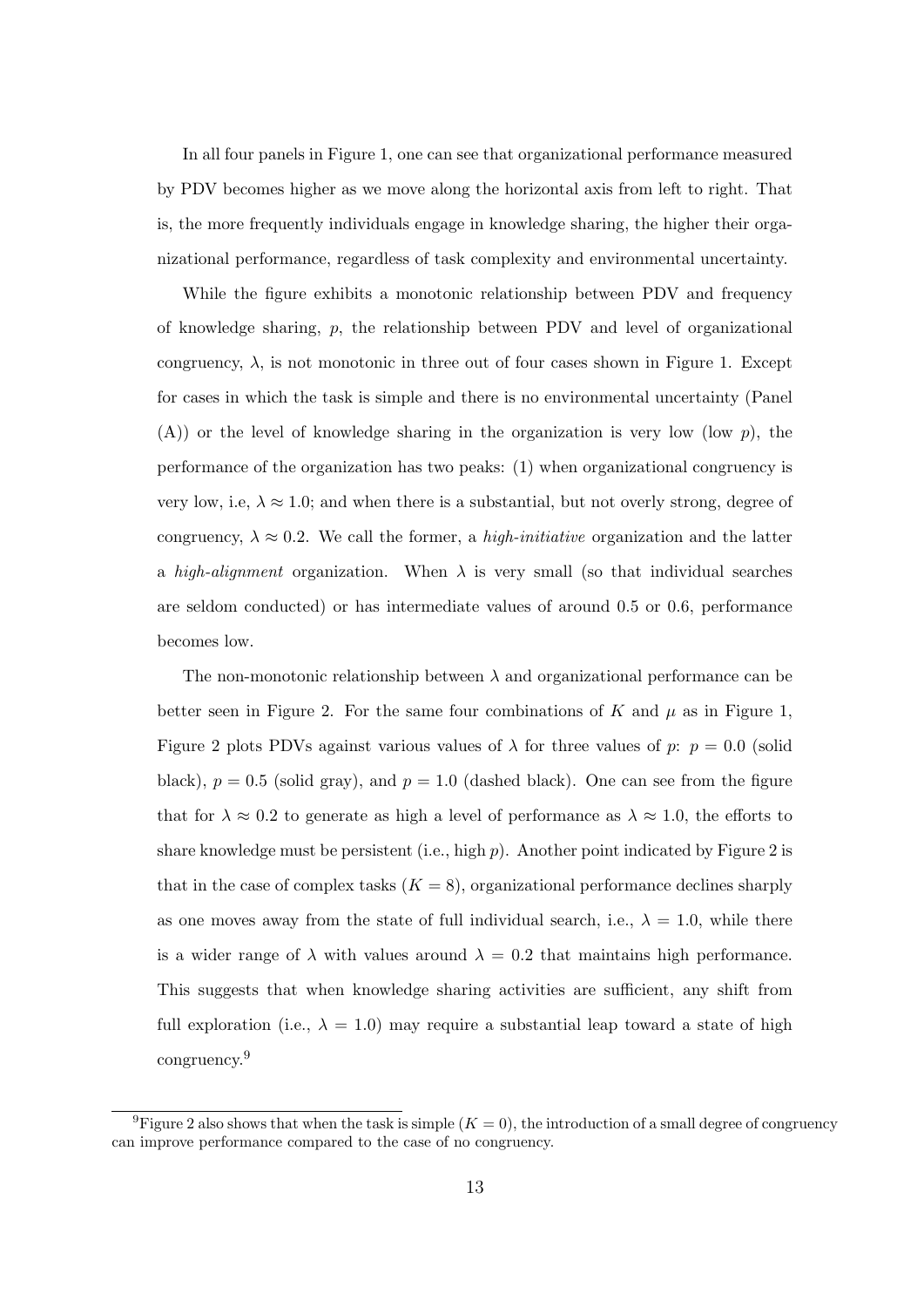

Figure 2: Average PDVs of organizational performances for various  $\lambda$  in four combinations of complexities  $(K = 0$  (left) and  $K = 8$  (right)) and uncertainties  $(\mu = 0.0$  (top) and  $\mu = 0.005$  (bottom)). In each figure, results for three distinct *ps* are reported:  $p = 0.0$  (solid black),  $p = 0.5$  (solid gray), and  $p = 1.0$  (dashed black). Discount factor is  $\delta = 0.999$ . Data are generated by taking average over 100 simulation runs.

Why do successful organizations, in the face of complex tasks and uncertain environments, bifurcate into two types: high-initiative  $(\lambda = 1.0)$  vs. high-alignment  $(\lambda \approx 0.2)$ ? In other words, why do we obtain non-monotonic relationships between *λ* and organizational performance? To answer this question, we turn to dynamics of performance over time.

#### **3.2 Dynamics**

Figure 3 shows the dynamics of organizational performance for four values of  $\lambda$ ,  $\lambda \in \{0.0, 0.2, 0.6, 1.0\}$  (shown in solid black, solid gray, dashed black and dashed gray, respectively), for the four combinations of  $K \in \{0, 8\}$  and  $\mu \in \{0.0, 0.005\}$  considered in Figures 1 and 2. These four *λ*s are chosen because they correspond approximately to the local maxima and minima of organizational performance measured by PDV. Knowledge sharing within an organization is assumed to be very frequent,  $p = 1.0$ ,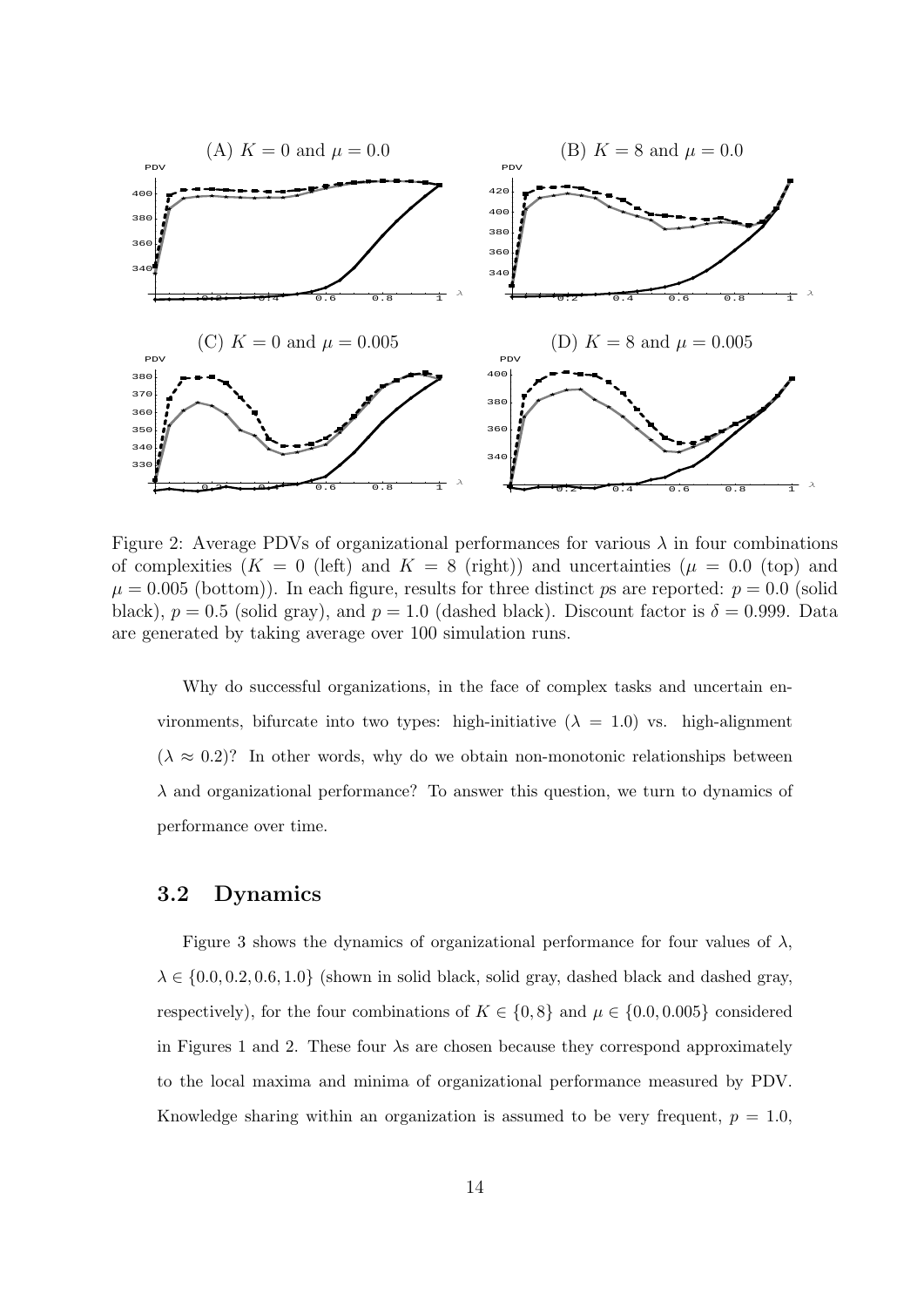

Figure 3: Average performance over time for two levels of complexity,  $K = 0$  (left) and  $K = 8$  (right), and two degrees of environmental uncertainty,  $\mu = 0.0$  (top) and  $\mu = 0.005$ (bottom). Four values of  $\lambda$  are considered:  $\lambda = 0.0$  (solid black)  $\lambda = 0.2$  (solid gray),  $\lambda = 0.6$ (dashed black),  $\lambda = 1.0$  (dashed gray). The communication is active ( $p = 1.0$ ). The data is generated by taking the average per period organizational performance for each block of 100 periods. The average from 100 simulation runs is reported.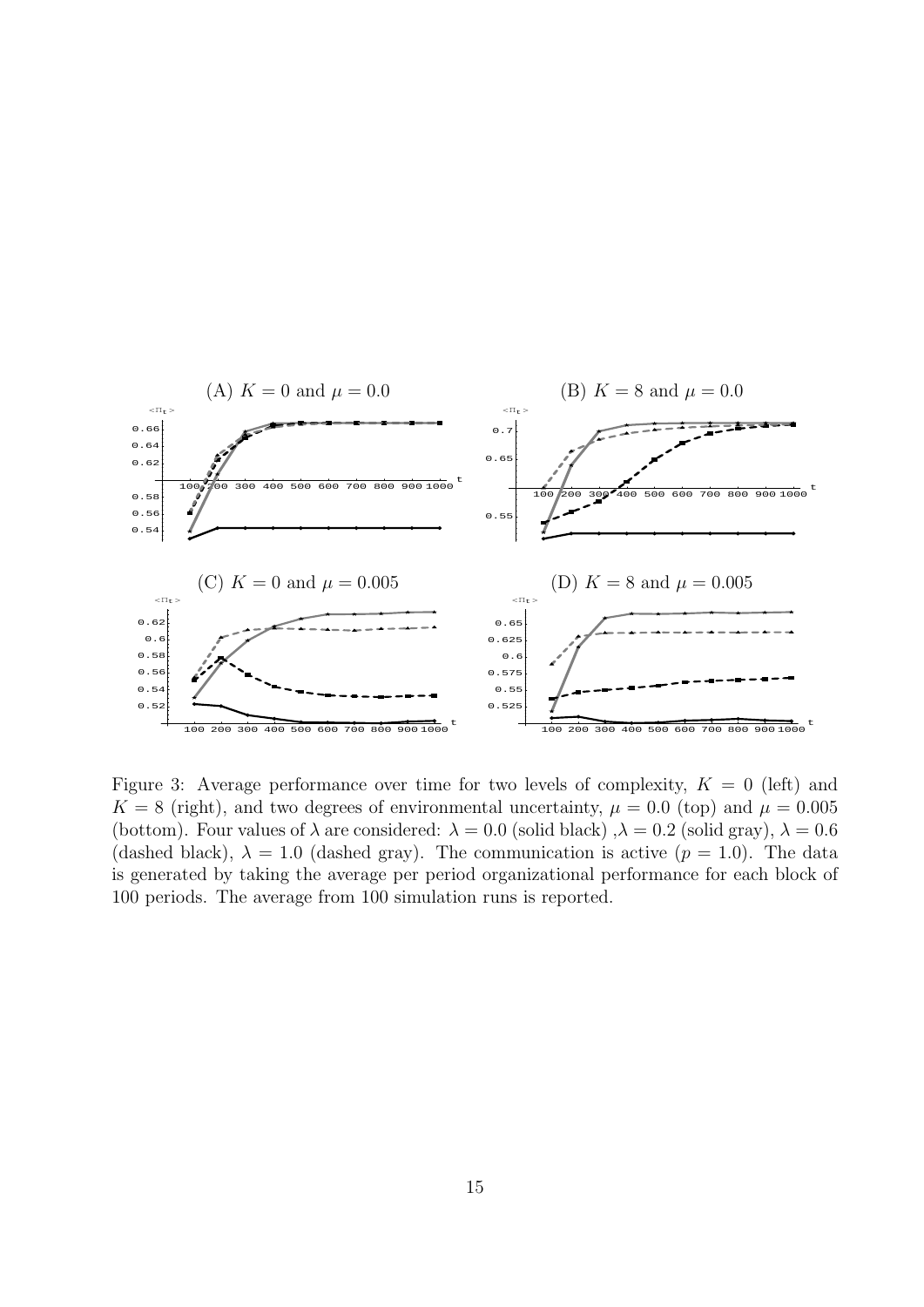which corresponds to the dashed black curves in Figure  $2^{10}$  Figure 3 reports the average per-period organizational performance for each block of 100 periods, i.e., for  $t \in [1, 100], t \in [101, 200]$  and so on.

When the task is simple and there is no environmental uncertainty, organizations with lower degrees of congruency (i.e., higher *λ*s) demonstrate faster improvements in performance (Panel  $(A)$ ). When  $K = 0$ , the best configuration for the task can be found through a local search procedure, such as the individual searches considered in this paper. Therefore, all the agents in an organization will eventually find the unique best configuration as long as  $\lambda > 0.0$ . (Note that when  $\lambda = 0.0$ , there is no individual search, so that agents never find the best configuration). Once everyone in an organization has found the best configuration, there is no further improvement in organizational performance. When all the agents in an organization only conduct individual searches and do not copy from organizational knowledge (i.e,  $\lambda = 1.0$ ), each agent rapidly finds the best configuration. Organizations that employ full individual search  $(\lambda = 1.0)$ are not especially superior to organizations with higher levels of congruency  $(\lambda < 1.0)$ because organizations can achieve very good performance provided knowledge sharing takes place frequently enough and organizational knowledge is improved rapidly. As knowledge sharing becomes less frequent (i.e., lower *p*), however, higher congruency imposed on individuals (i.e, lower  $\lambda$ ) would instead disturb individual searches and retard organizational performance.

When the task is complex, the results are quite different, even in the complete absence of environmental uncertainty. Panel (B) of the figure shows that a higher value of  $\lambda$  corresponds to a higher performance only at early periods, namely the first 100 periods. In later periods, for example for  $t \in [101, 200]$ , while  $\lambda = 1.0$  (dashed gray) exhibits the highest performance, the performance of  $\lambda = 0.6$  (dashed black) is lower than that of  $\lambda = 0.2$  (solid gray). Eventually, the performance of  $\lambda = 0.2$  exceeds that of  $\lambda = 1.0$ . This case demonstrates the possible trade-off between the performances in

<sup>&</sup>lt;sup>10</sup>As we have seen above, a lower value of *p* results in lower performance for an organization with  $\lambda$  smaller than one.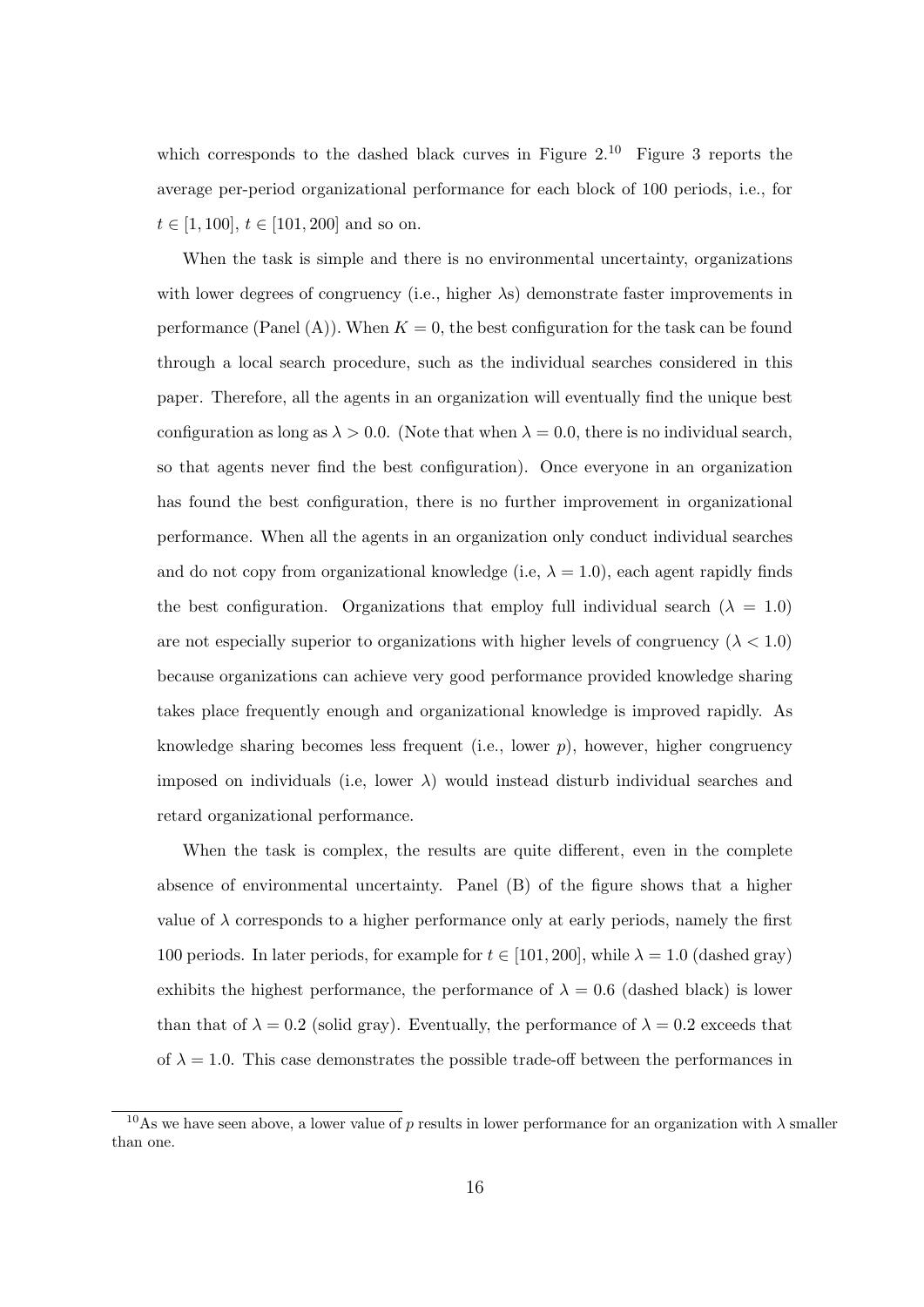earlier periods and those in later periods.<sup>11</sup> It should also be noted that the average performance in all three cases except for  $\lambda = 0.0$  converge to the same level in the final 100 periods as shown in the Panel (B) of the figure.

In the presence of uncertainty (Panels (C) and (D)), the performance of the organizations with  $\lambda = 0.2$  and  $\lambda = 1.0$  exhibit a similar pattern, as seen in the case shown in Panel (B). Namely, initially, the organization with  $\lambda = 1.0$  demonstrates higher performance than the one with  $\lambda = 0.2$ , but in the later periods the performance of the latter exceeds that of the former. The dynamics of the performance for  $\lambda = 0.6$  (solid black) is quite different in the face of environmental uncertainty than in its absence. That is, when there is sufficient uncertainty, performance does not improve much over time (in the case of a complex task, Panel (D)) or can even deteriorate (in the case of a simple task, Panel (C)). Note that due to the environmental uncertainty organizational performance in an individual simulation run demonstrates ups and downs over time. Such volatilities are hidden, however, in Figure 3, where we plot the averaged performance in each block of 100 periods and further take averages across 100 simulation runs. Nonetheless, deterioration of average performance appears for  $\lambda = 0.6$  after period 200. This puzzling outcome deserves more careful analyses.

Why does the reversal of relative performance between  $\lambda = 0.2$  and  $\lambda = 1.0$  take place during the course of organizational learning? And, why does performance for  $\lambda = 0.6$  in an uncertain environment with a complex task deteriorate after an initial improvement?

Looking at the dynamics of diversity of individual configurations and the dynamics of the value of organizational knowledge,  $\pi(O(t))$ , helps us to answer these questions. The former is plotted in Figure 4 and the latter in Figure 5.

The diversity of the individual configurations,  $D(t)$ , is measured by the average distance between individual configurations and their means. The mean configuration of dimension *j* at period *t* is  $\bar{x}_j(t) = \sum_i x_j^i(t)/M$ . The distance between configurations of

<sup>&</sup>lt;sup>11</sup>Therefore, if we set the discount factor  $\delta$  too low, we pick up only performance in earlier periods and fail to capture this trade-off.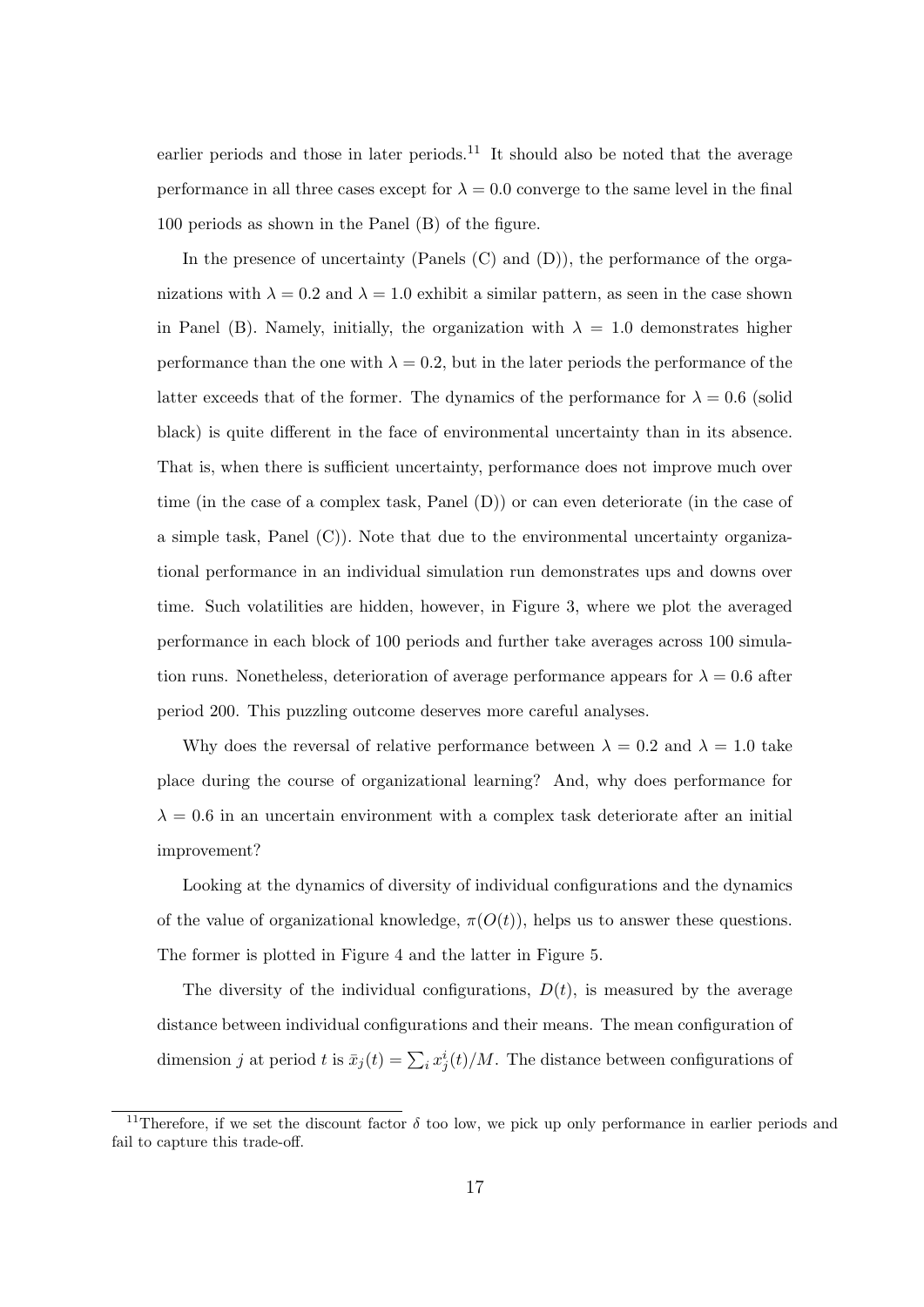

Figure 4: The diversity within an organization for two levels of complexity,  $K = 0$  (left) and  $K = 8$  (right), and two degrees of environmental uncertainty,  $\mu = 0.0$  (top) and  $\mu = 0.005$ (bottom). The communication is active  $(p = 1.0)$ . Four values of  $\lambda$  are considered:  $\lambda = 0.0$ (solid black),  $\lambda = 0.2$  (solid gray),  $\lambda = 0.6$  (dashed black),  $\lambda = 1.0$  (dashed gray). For the clarity of exposition, only  $\lambda \in \{0.0, 0.2, 0.6\}$  are shown in the main figure. See the insets for all the four *λ*s. The extent of diversity is measured based on the discrepancy between individual configurations and their means. The data is generated by taking the average per period diversity for each block of 100 periods. The average from 100 simulation runs is reported.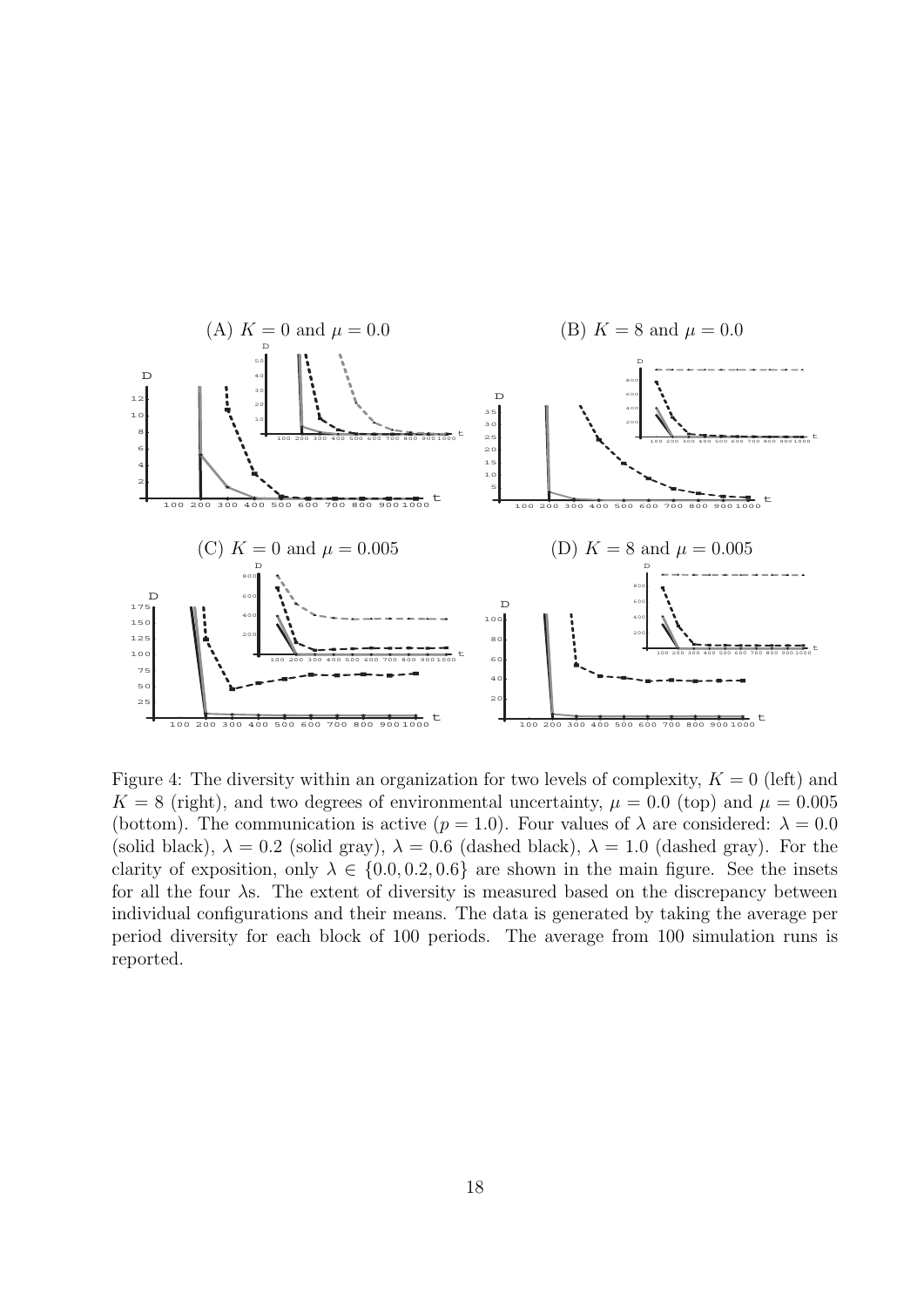

Figure 5: The dynamics of the average value of organizational knowledge for two levels of complexity,  $K = 0$  (left) and  $K = 8$  (right), and two degrees of environmental uncertainty,  $\mu = 0.0$  (top) and  $\mu = 0.005$  (bottom). Four values of  $\lambda$  are considered:  $\lambda = 0.0$  (solid black)  $,\lambda = 0.2$  (solid gray),  $\lambda = 0.6$  (dashed black),  $\lambda = 1.0$  (dashed gray). The communication is active  $(p = 1.0)$ . The data is generated by taking the average per period value of organizational knowledge for each block of 100 periods. The average from 100 simulation runs is reported.

individual *i* and the mean configurations at period *t* is therefore  $D^{i}(t) = \sum_{j=1}^{N} |x_{j}^{i}(t) \bar{x}_j(t)$  |*/N*. The diversity for an organization in period *t* is  $D(t) = \sum_{i=1}^{M} D^i(t)$ .

As in the case of organizational performance shown in Figure 3, we took the average over each block of 100 periods.<sup>12</sup> The results for four combinations of complexities  $K \in \{0, 8\}$  and uncertainties  $\mu \in \{0.0, 0.005\}$  are plotted. Four values of  $\lambda$ ,  $\lambda \in$ *{*0*.*0*,* 0*.*2*,* 0*.*6*,* 1*.*0*}* (shown in solid black, solid gray, dashed black, and dashed gray, respectively) are shown.  $p = 1.0$  is assumed.

When the task is simple and there is no environmental uncertainty, the diversity measure converges to zero for all types of organizations plotted in Figure 4 (Panel (A)). The lower  $\lambda$  is, the faster is convergence. The reason even an organization with  $\lambda = 1.0$ (dashed gray, shown only in the in-sets) demonstrates zero diversity in the later period

 $12$  Figure 3 reports the results obtained from taking the average of these averaged per-period diversities across 100 simulations.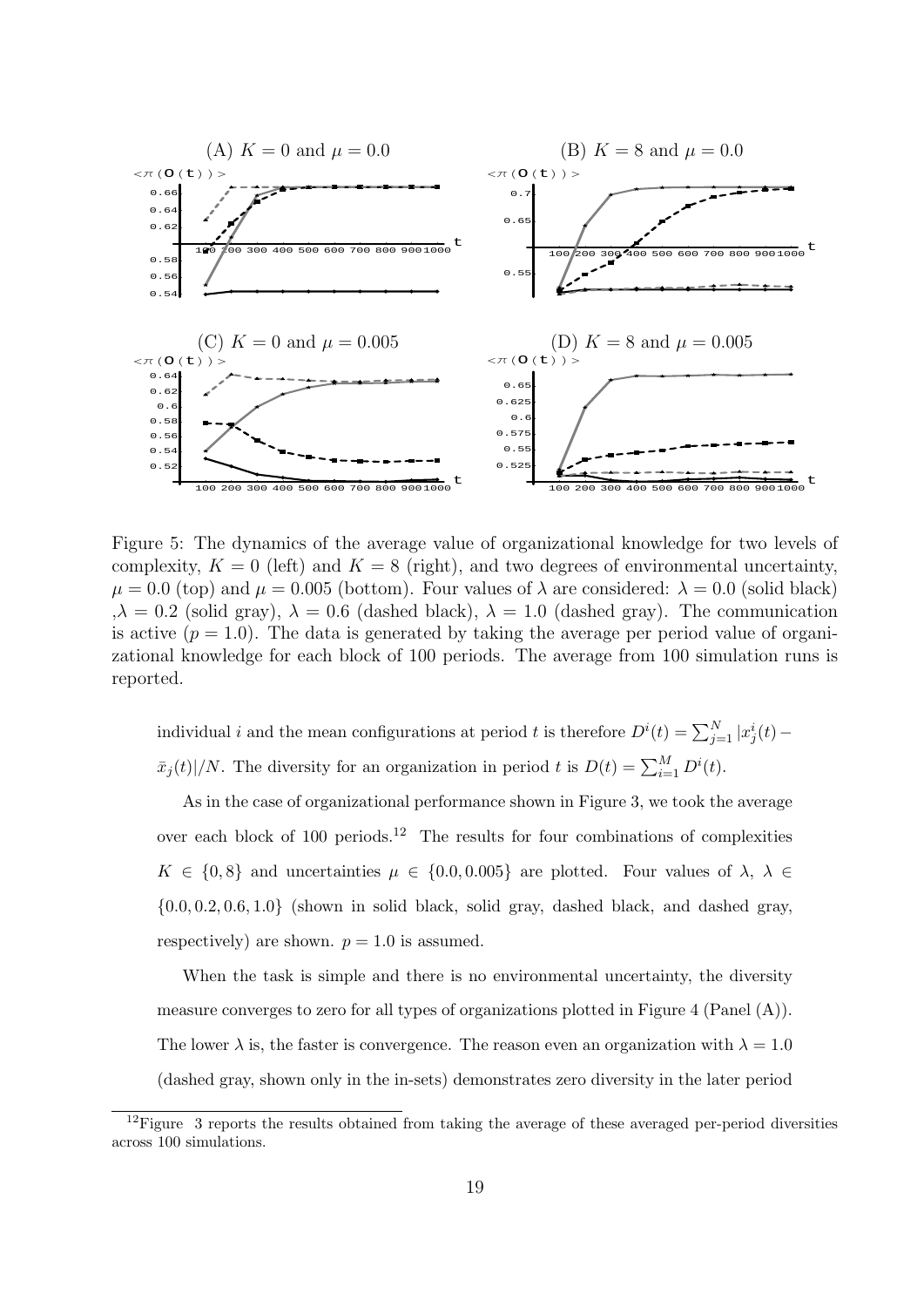is that, as discussed above, when  $K = 0$  and  $\mu = 0.0$ , every agent in the organization eventually finds the unique best configuration through individual searches unless  $\lambda$  is zero. And, since everyone eventually agrees on the best configuration, organizational knowledge will also be configured accordingly. Therefore, the value of organizational knowledge shows rapid improvement, as shown in Figure 5 (Panel (A)). When  $\lambda = 0.0$ (shown in solid black), this is not the case. Although the diversity measure goes to zero as well, the value of organizational knowledge shows little improvement. Diversity disappears because everyone adopts configurations from the same organizational knowledge. However, because agents never search for better configurations, they do not have new information necessary to improve organizational knowledge.

When there is no uncertainty but the task is complex  $(K = 8, \mu = 0.0)$ , as shown in Figure 4 (Panel (B)), diversity remains high for organizations with  $\lambda = 1.0$  (dashed gray, shown only in in-set) for long periods of time, while the diversity measures in the organizations with  $\lambda = 0.0$  and  $\lambda = 0.2$  quickly converge to zero. In the case of  $\lambda = 0.6$ , the diversity measure declines much more slowly than in the cases of smaller values of *λ*.

The high diversity for organizations with  $\lambda = 1.0$  under the complex task is due to the existence of many distinct but locally-best configurations. And, since such locallybest configurations vary from one another, diversity among the individual configurations remains high and agents in the organizations do not agree on how to improve organizational knowledge. As a result of the inability to aggregate information and choose the best among many local optima, the value of organizational knowledge remains low (Figure 5, Panel (B)). Although the value of organizational knowledge for the  $\lambda = 0.0$  organization also shows little improvement, this is due to the complete absence of individual searches.

Panel (B) of Figure 5 also shows that an organization with  $\lambda = 0.6$  is much slower in improving organizational knowledge than one with  $\lambda = 0.2$ . Recall that, in our model, in order to modify organizational knowledge, not only must new proposals be submitted, they must also be approved. In the model considered here, a proposal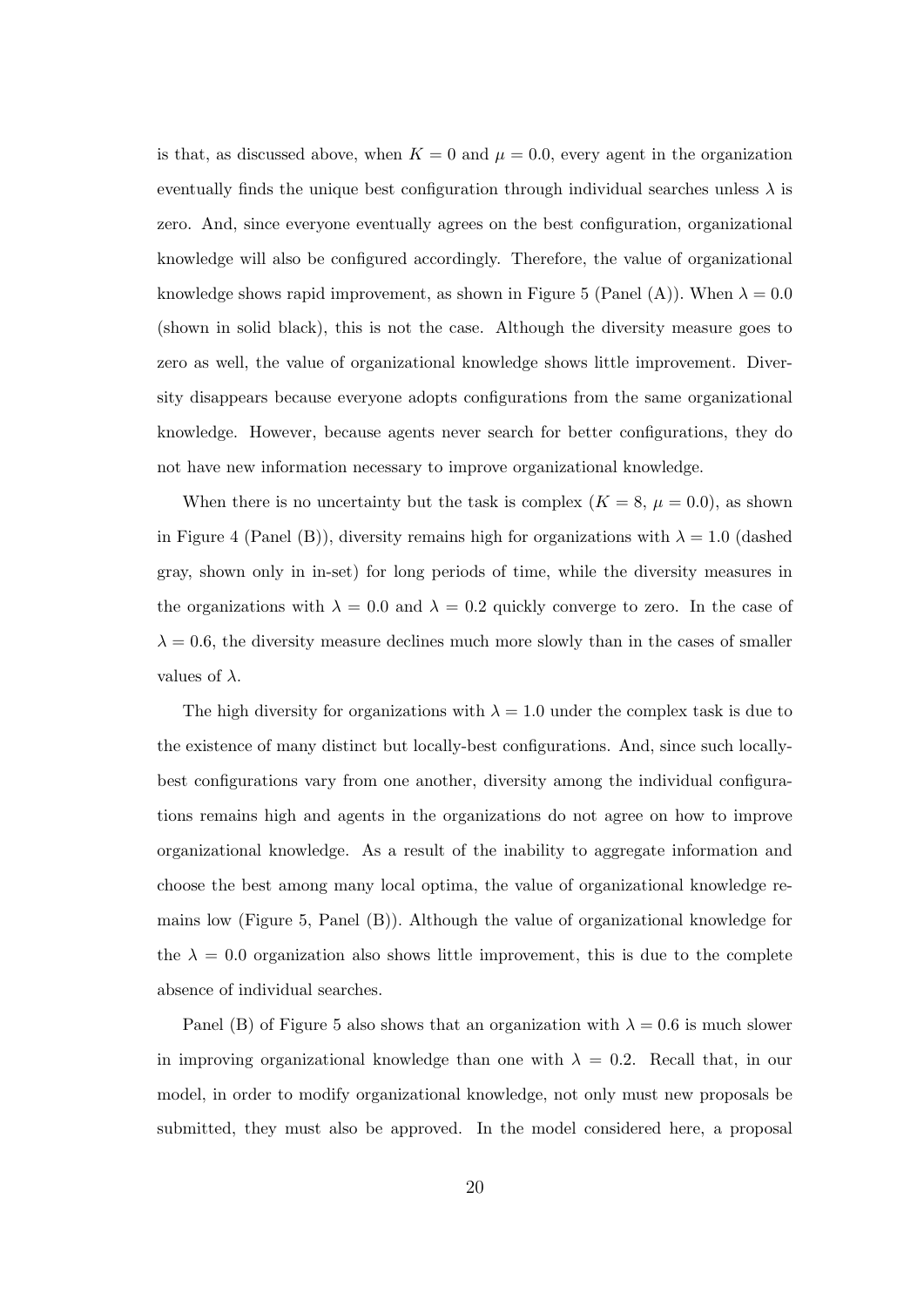is approved when a majority of better-performing agents configure the dimension as proposed. Also, as discussed above for the case of  $\lambda = 1.0$ , when a task is complex, individual searches may lead to various distinct configurations that are local optima. If many agents search in different directions, it is more difficult for them to agree on how to modify organizational knowledge. The insufficient alignment of the individual knowledge base resulting from lower congruency creates a bottleneck to improvement of organizational knowledge, which in turn slows down the improvement of organizational performance.

The inability to improve organizational knowledge can be detrimental when the environment is changing. In such an unstable environment, the quality of organizational knowledge itself can deteriorate over time, as one can see from Panel (C) of Figure 5. Note that an organization with  $\lambda = 1.0$  is not capable of improving organizational knowledge when the task is complex, but it does not suffer from the bad organizational knowledge because agents never adopt bad configurations of the organizational knowledge. However, when  $\lambda = 0.6$ , an intermediate level, agents can still have sufficiently different knowledge configurations, which in turn hinders organizational knowledge from improving, as shown in Panel (C) of Figure 5. This explains why the average performance in organizations with  $\lambda = 0.6$  deteriorates, as can be seen in Panel (C) of Figure 3.

#### **3.3 Optimal degree of congruency**

So far we have considered four combinations of complexities of task  $(K \in \{0, 8\})$ and uncertainties of environment ( $\mu \in \{0.0, 0.005\}$ ). We have seen that when the environment is uncertain or the task is complex, successful organizations bifurcate into two types: *high-initiative* vs. *high-alignment* organizations. We have also noted that for the latter to be successful, very frequent knowledge sharing within the organization is required to improve and maintain the quality of organizational knowledge. We would also like to find out the conditions under which a high-alignment organization outperforms a high-initiative one. Figure 6 illustrates which of the organizations with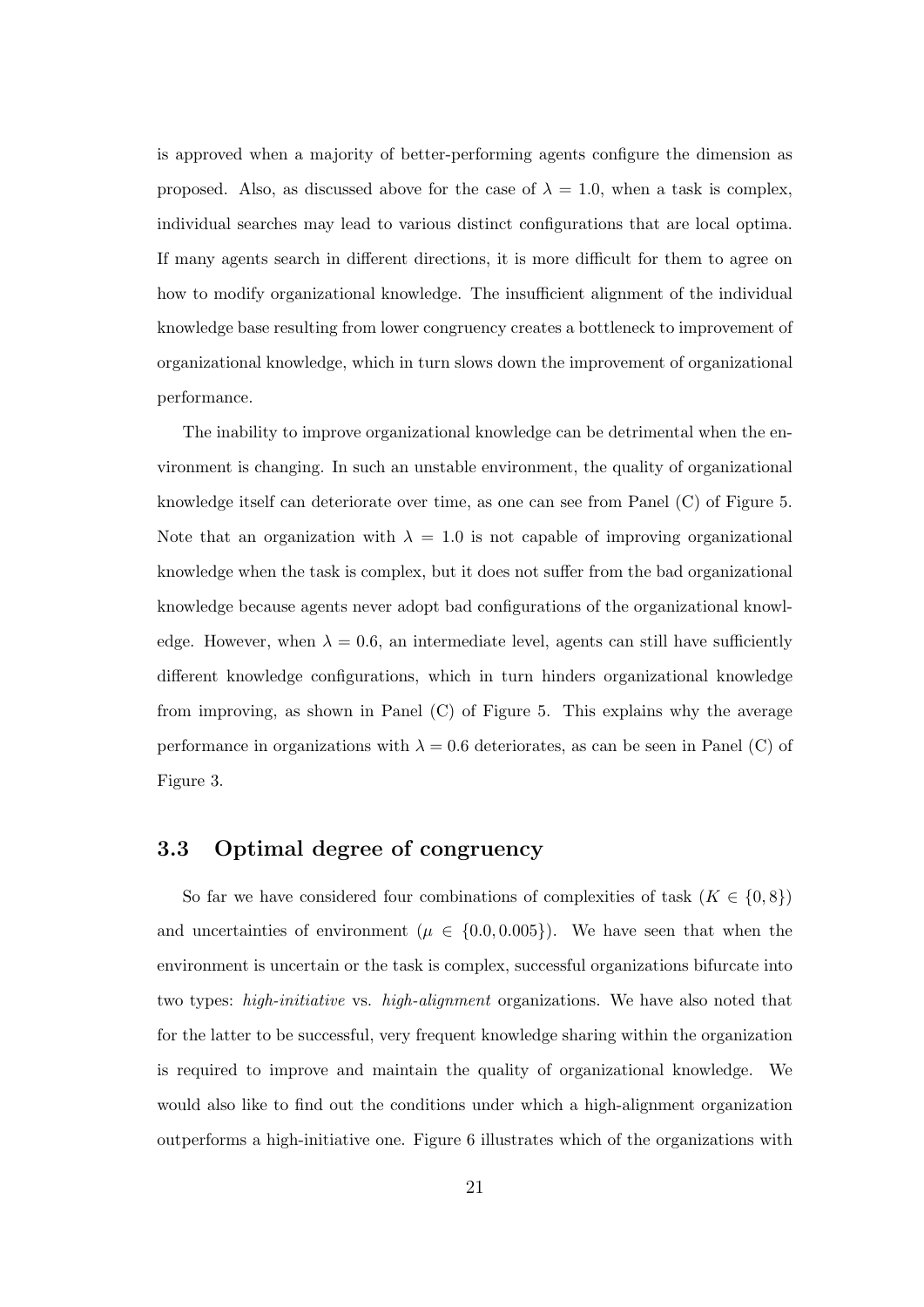$(A) \lambda \in \{0.2, 0.6, 1.0\}$  or those with  $(B) \lambda \in \{0.2, 0.6, 0.95\}$  performs best under various levels of complexity of the task (*K*) and various degrees of environmental uncertainty ( $\mu$ ). We assume very frequent knowledge sharing  $p = 1.0$ . We introduce  $\lambda = 0.95$ instead of  $\lambda = 1.0$  in Panel (B) of the figure to test robustness of the results from the comparison. As we have seen above, in the face of complex tasks, organizational performance declines very sharply as one moves away from  $\lambda = 1.0$ , while there exists a wider range of  $\lambda$  around 0.2 that generates high performance.

In Panel  $(A)$  of the figure, the white (black) cells in the figure show the combinations of *K* and  $\mu$  where an organization with  $\lambda = 1.0$  ( $\lambda = 0.2$ ) performs the best. For Panel (B), the white cells represent the combinations where  $\lambda = 0.95$  performs the best.<sup>13</sup> The gray cells without the indication "ND" show the cases where  $\lambda = 1.0$  (or  $\lambda = 0.95$ ) in the case of Panel (B)) and  $\lambda = 0.2$  perform equally well and are both better than  $\lambda = 0.6$ . The gray cells with the indication "ND" are the region where all three  $\lambda$ perform equally well.

One can see from Panel (A) that when uncertainty is low ( $\mu$  < 0.001), a highinitiative organization ( $\lambda = 1.0$ ) exhibits superior performance even when the task is quite complex.<sup>14</sup> The advantage of a high-initiative organization disappears once a slight degree of alignment is introduced (Panel (B)), unless the task is simple. Overall, our results are not robust for  $\mu$  < 0.005. In other words, there is not much significant difference between high-initiative and high-alignment organizations in a relatively stable environment.

As the environment becomes more uncertain but not overly so ( $\mu = 0.005$  or 0.01). a high-alignment organization  $(\lambda = 0.2)$  demonstrates its advantage assuming that the task is reasonably complex. When the environment becomes extremely unstable

<sup>&</sup>lt;sup>13</sup>We have performed two-sample t-test based on PDVs generated by 100 simulations for each set of parameter values. Depending on the results of a variance comparison test, unequal variance or equal variance is assumed in performing t-test. One organization is said to outperform the other if the mean PDV is significantly greater at 5% significance level in a one-tailed test.

<sup>&</sup>lt;sup>14</sup>Note that we are measuring performance with PDVs that put higher weights on earlier periods than later ones. As seen in the previous section, if we compare the average performance in later periods (or place more weight on the performance of later periods by using a higher discounting factor  $\delta$ ), in cases of very frequent knowledge sharing,  $\lambda = 0.2$  is better than  $\lambda = 1.0$ .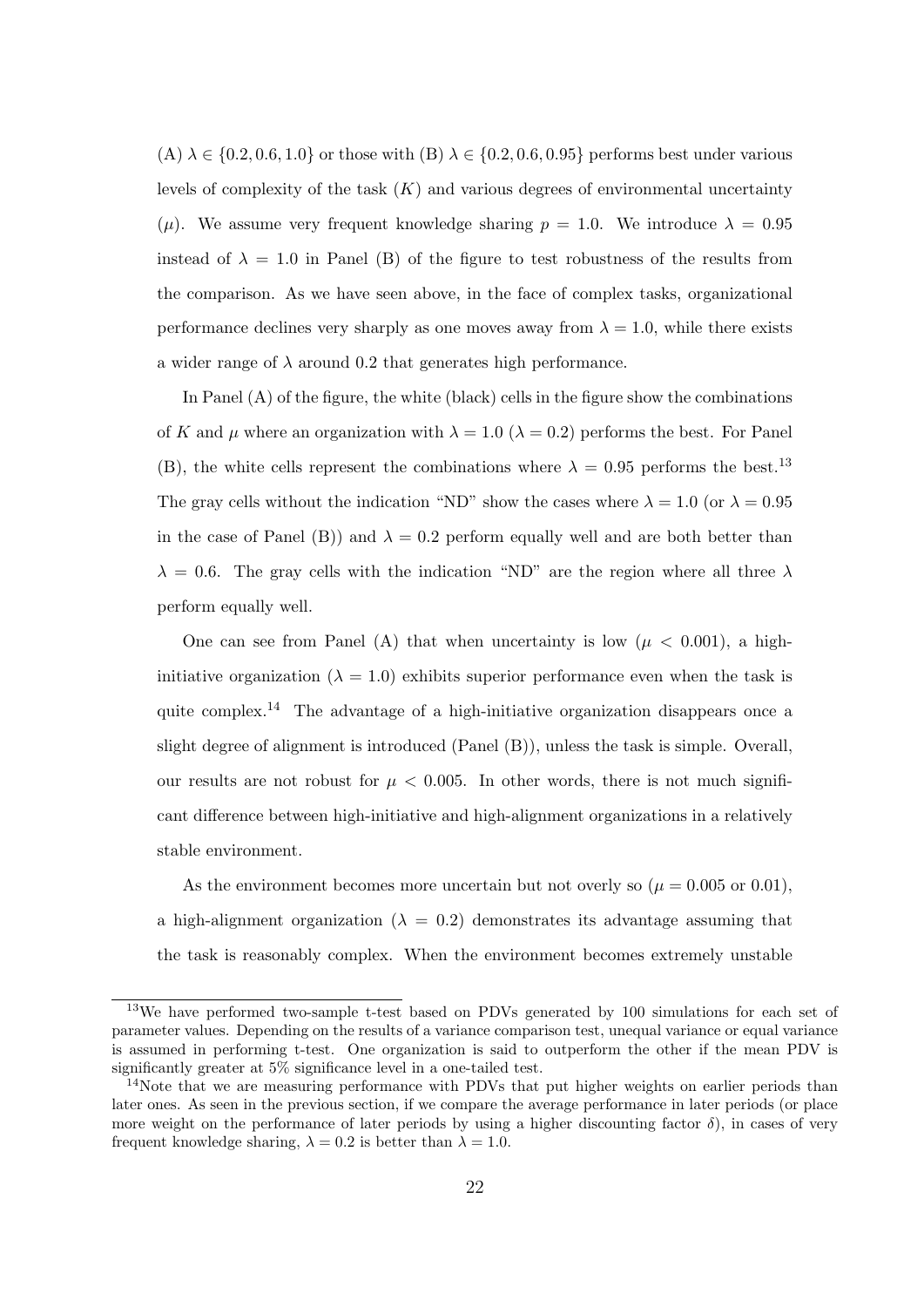

Figure 6: Comparison of PDV of (A)  $\lambda \in \{0.2, 0.6, 1.0\}$  and (B)  $\lambda \in \{0.2, 0.6, 0.95\}$  for various degree of complexity *K* and uncertainty  $\mu$ .  $p = 1.0$  and discount factor is 0.999 in calculating PDVs. White and black areas indicate  $\lambda = 1.0$  ( $\lambda = 0.95$  in panel B) and  $\lambda = 0.2$  demonstrate the highest performance, respectively. Gray areas indicate no difference between  $\lambda = 1.0$  ( $\lambda = 0.95$  in panel B) and  $\lambda = 0.2$ , and both are better than  $\lambda = 0.6$ . Gray areas with "ND" indicate that all three *λ*s perform equally well.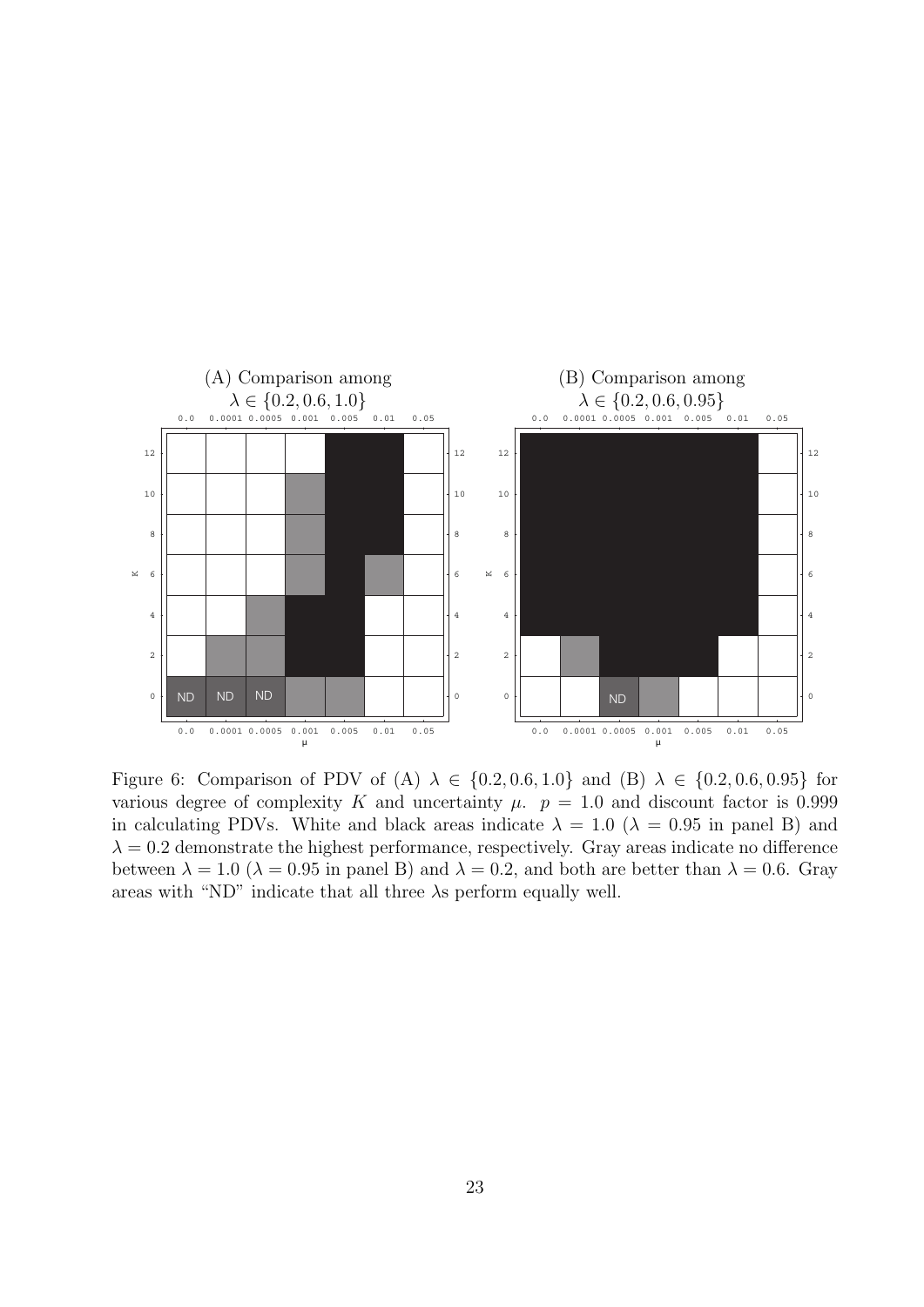$(\mu = 0.05)$ , though, a high-alignment organization loses its relative advantage and a high-initiative organization tends to perform better.

This exercise reveals that institutionalizing knowledge in the form of routines, procedures, strategies, and systems generally creates advantage when the business is reasonably complex and uncertain. The cost of institutionalizing knowledge is the delay caused by the aggregation of individual knowledge. Furthermore, the assimilation of the individual knowledge base could also hinder the improvement of organizational knowledge by reducing the range of individual searches when the environment changes drastically. Potential costs discussed above make it suboptimal to choose a high-alignment organization in an extremely unstable environment.

### **4 Conclusion**

This work demonstrates the origin of the primary tension between exploration and exploitation and conditions in which choosing an "extreme" type of organizational learning is optimal. We identify important roles played by organizational congruency in facilitaing organizational learning. Our results show non-concavity in the optimization problem of organization design and imply that two types of organization with distinct natures could emerge. A high-initiative organization promotes individual initiatives to experiment with new ideas and build its strength on individual learning. A high-alignment organization, in contrast, assimilates the individual knowledge base and accelerates organizational learning through frequent knowledge sharing among individuals. An organization with a more equal mix of individual initiatives and knowledge alignment tends to perform worse, and especially so when the operation is reasonably complex (in other words, interdependency is high enough) and/or the business environment is reasonably uncertain. Although a high-alignment organization tends to be favored in a moderately uncertain environment, a high-initiative organization tends to be favored when the environment becomes extremely unstable.

There are two remaining issues to be considered. First, how robust are the results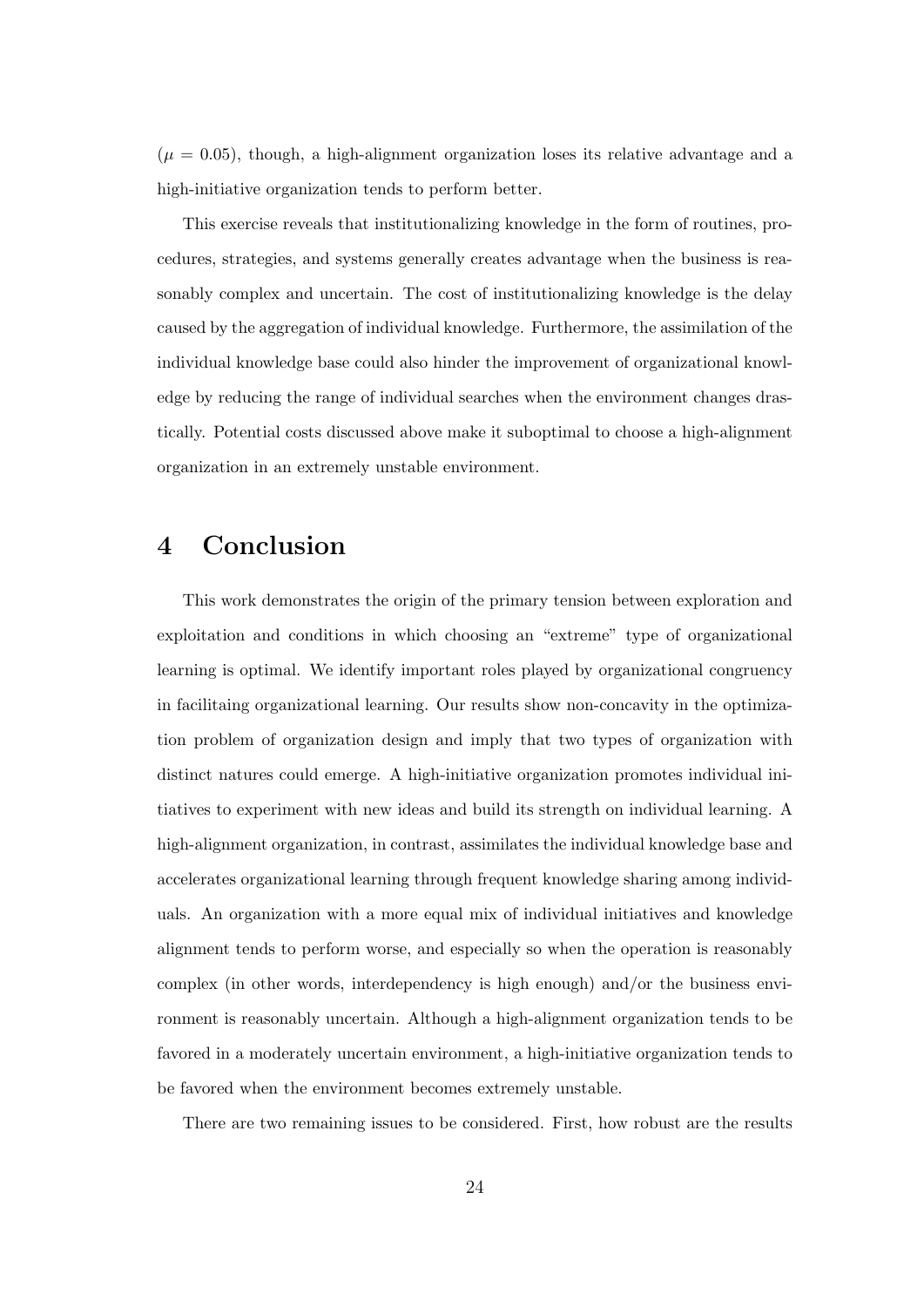we have illustrated in this paper to changes in the assumptions? Specific rules and processes of updating organizational knowledge in our model must be relaxed to examine whether our bifurcation results continue to hold under different assumptions. Second, we did not consider the possibility that the degree of organizational congruency changes as time goes by. Such a question is especially formidable if parameter values, such as complexity of operation *K*, were to change in the course of a firm's growth. We believe that these questions can be successfully addressed by extending the basic framework we employed in this paper, but will leave them to future research.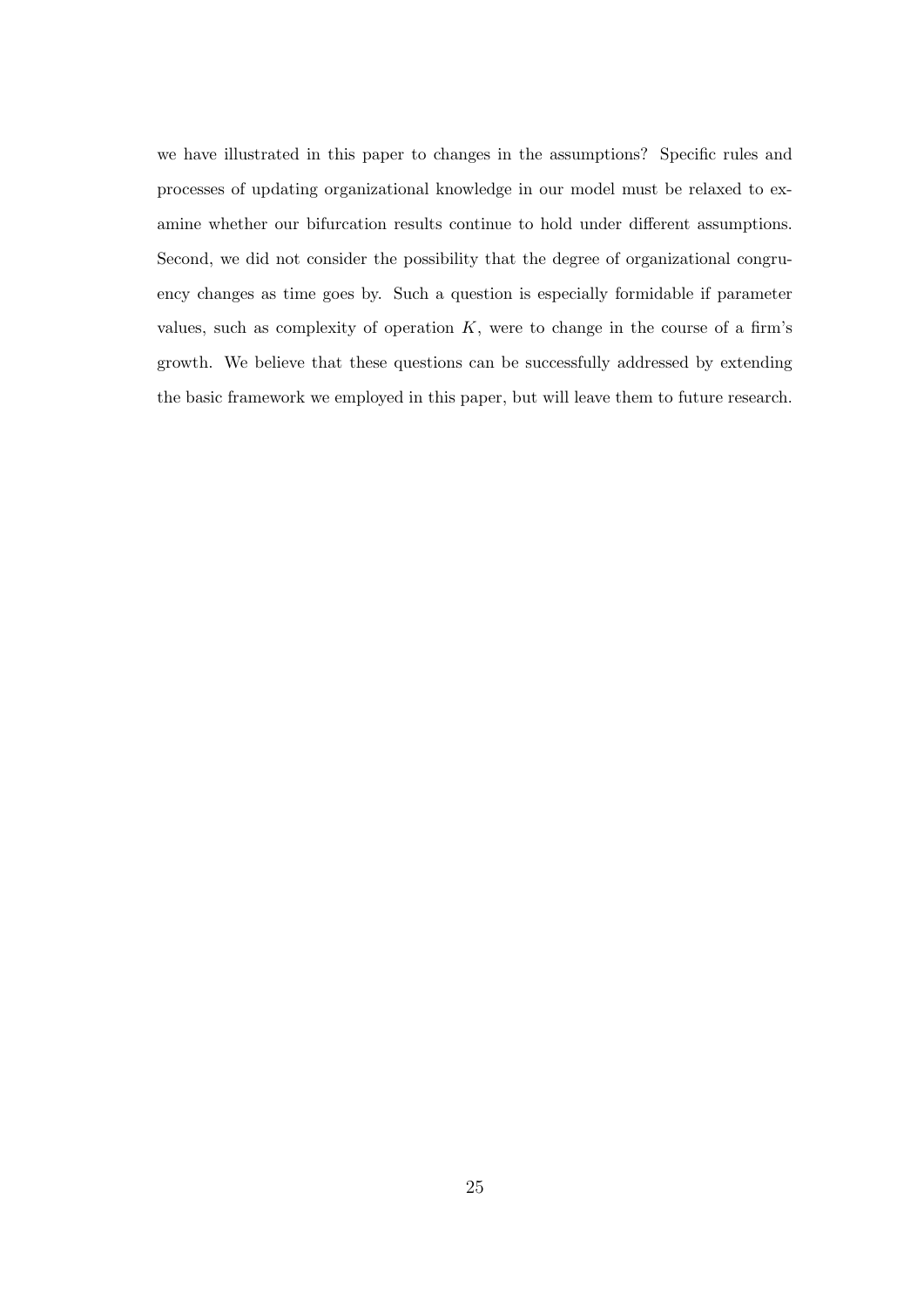### **References**

- Crossan, M. M., H. W. Lane, and R. E. White (1999): "An Organizational Learning Framework: From Intuition to Institution," *Academy of Management Review*, 24(3), 522–537.
- GAVETTI, G., AND D. LEVINTHAL (2000): "Looking Forward and Looking Backward: Cognitive and Experimental Search," *Administrative Science Quarterly*, 45, 113–137.
- Ghemawat, P., and J. E. Ricart i Costa (1993): "The Organizational Tension between Static and Dynamic Efficiency," *Strategic Management Journal*, 14, 59–73.
- Kauffman, S. (1993): *The Origins of Order: Self-Organization and Selection in Evolution*. Oxford University Press.
- Levinthal, D. A., and J. G. March (1993): "The Myopia of Learning," *Strategic Management Journal*, 14, 95–112.
- March, J. G. (1991): "Exploration and Exploitation in Organizational Learning," *Organization Science*, 2(1), 71–87.
- Rivkin, J. W., and N. Siggelkow (2003): "Balancing Search and Stability: Interdependencies Among Elements Of Organizational Design," *Management Science*, 49, 290–311.
- (2007): "Patterned Interaction in Complex Systems: Implications for Exploration," *Management Science*, 53, 1068–1085.
- Roberts, D. J. (2004): *The Modern Firm: Organizational Design for Performance and Growth*. Oxford University Press.
- Siggelkow, N., and J. W. Rivkin (2005): "Speed and Search: Designing Organizations for Turbulence and Complexity," *Organization Science*, 16, 101–122.
- (2006): "When Exploration Backfires: Unintended Consequences of Multi-Level Organizational Search," *Academy of Management Journal*, 49, 779–795.